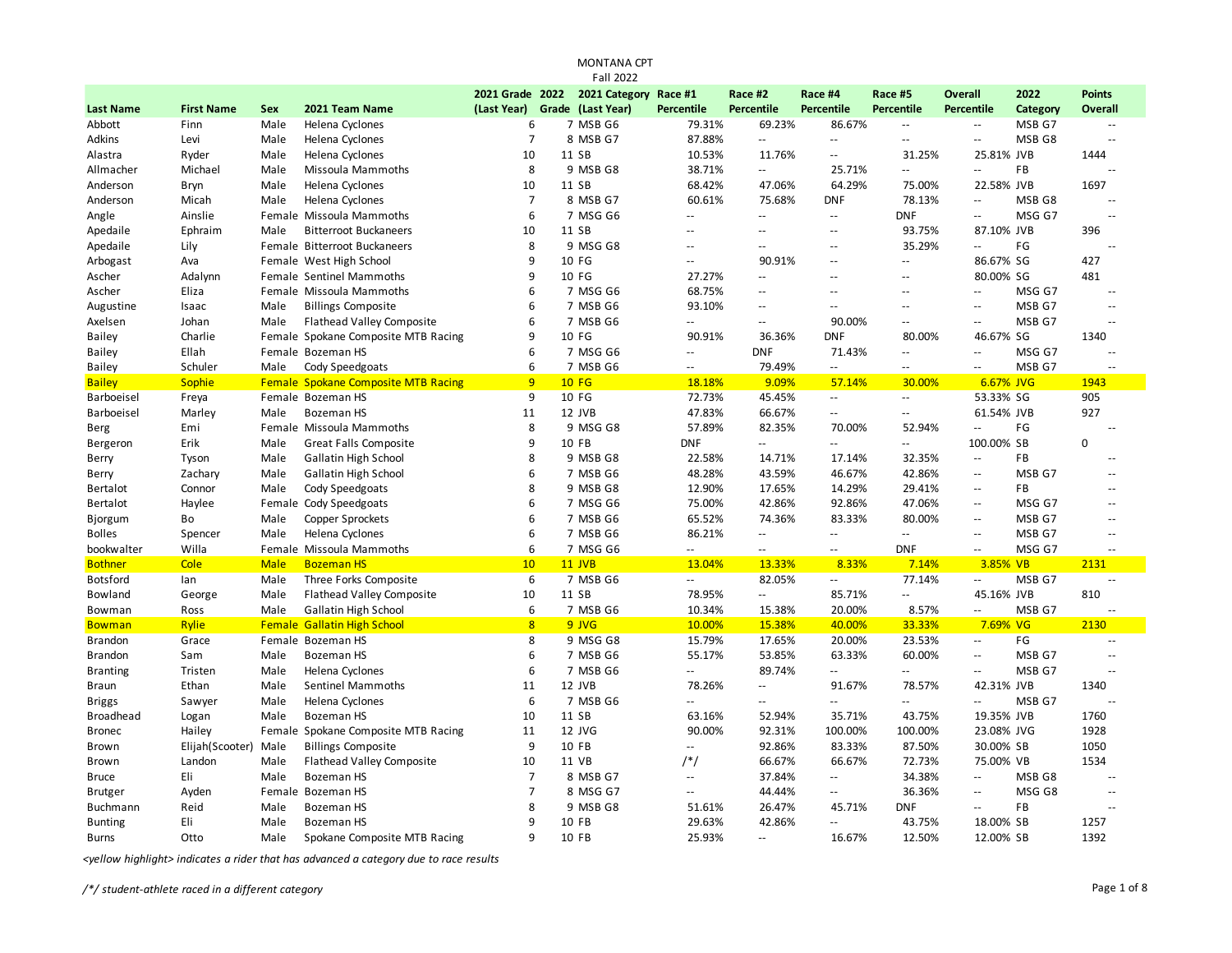| 2022<br>2021 Grade 2022<br>2021 Category<br>Race #2<br><b>Overall</b><br><b>Points</b><br>Race #1<br>Race #4<br>Race #5<br>(Last Year)<br>Grade (Last Year)<br><b>Percentile</b><br><b>Percentile</b><br><b>Percentile</b><br><b>Last Name</b><br><b>First Name</b><br>Sex<br>2021 Team Name<br>Percentile<br>Percentile<br>Category<br>Overall<br>9<br>10 FB<br><b>DNF</b><br>90.63%<br>94.00% SB<br>332<br>Carlson<br>Male<br>Northern Cheyenne Composite<br>Щ,<br>Denver<br>--<br>10<br>11 SB<br>61.29% JVB<br>George<br>Male<br>Missoula Mammoths<br>$\mathcal{L}^{\mathcal{L}}$<br>64.71%<br>$\overline{\phantom{a}}$<br>420<br>Cassens<br>Ξ.<br>10<br>11 SB<br>94.12%<br>48.39% JVB<br>775<br>Chambers<br>Colin<br>Male<br><b>Hellgate Mammoths</b><br>89.47%<br>L.<br>$\mathcal{L} =$<br>Chapman<br>Aidan<br><b>Hellgate Mammoths</b><br>11<br>12 JVB<br>21.74%<br>26.67%<br>41.67%<br>28.57%<br>11.54% JVB<br>2032<br>Male<br>11<br>12 JVG<br>40.00%<br>38.46%<br>50.00%<br>38.46% JVG<br>1537<br>Chapman<br>Gretel<br>Female Hellgate Mammoths<br>44<br>$\overline{7}$<br>8 MSB G7<br>78.79%<br>68.75%<br>Chapman<br>Simon<br>Missoula Mammoths<br>Ξ.<br>MSB G8<br>Male<br>Ц.<br>$\sim$<br>$\sim$<br>6<br>76.19%<br>7 MSG G6<br>MSG G7<br>Chilton<br><b>Billings Composite</b><br>$\mathcal{L}^{\mathcal{L}}$<br>Avery<br>Female<br>Ц.<br>$\sim$ $\sim$<br>$\sim$ $\sim$<br>$\sim$ $\sim$<br>11<br>12 JVB<br><b>DNF</b><br>100.00% JVB<br>$\Omega$<br>Christensen<br>Male<br><b>Copper Sprockets</b><br>Aige<br>--<br>Ξ.<br>$\mathbf{u}$<br>Clark<br><b>Bodie</b><br>Missoula Mammoths<br>$\overline{7}$<br>8 MSB G7<br>66.67%<br>75.00%<br>MSB G8<br>Male<br>$\mathcal{L}_{\mathcal{A}}$<br>$\overline{a}$<br>$-$<br>$\sim$ $\sim$<br>$\overline{7}$<br>8 MSB G7<br>MSB <sub>G8</sub><br>Clavadetscher<br>Mitchell<br>Male<br><b>Billings Composite</b><br>$\mathcal{L} =$<br>$\sim$ $\sim$<br>$\sim$ $\sim$<br>--<br>$\sim$ $\sim$<br>$\sim$ $\sim$<br>6<br>Cochenour<br>Cameron<br>Helena Cyclones<br>7 MSB G6<br>27.59%<br>20.51%<br>33.33%<br>31.43%<br>MSB G7<br>Male<br>$\overline{\phantom{a}}$<br>$\sim$ $\sim$<br>8<br>9 MSG G8<br>FG<br>Cochenour<br>Kennedy<br>Female Helena Cyclones<br>26.32%<br>29.41%<br>30.00%<br>29.41%<br>$\sim$<br>$\sim$ $\sim$<br>6<br>96.67%<br>Coolidge<br>Otis<br><b>Bitterroot Buckaneers</b><br>7 MSB G6<br>92.31%<br>100.00%<br>MSB G7<br>Male<br>Ξ.<br>$\overline{\phantom{a}}$<br>$\sim$ $\sim$<br>$\overline{7}$<br>45.95%<br>8 MSB G7<br>62.50%<br>MSB <sub>G8</sub><br>Cresto<br>Male<br>Cody Speedgoats<br>45.45%<br>Ξ.<br>Joseph<br>$\sim$<br>$\sim$ $\sim$<br>8<br>29.03%<br>Crowley<br>Helena Cyclones<br>9 MSB G8<br>20.00%<br>26.47%<br>FB<br>Amos<br>Male<br>Щ,<br>$\sim$ $\sim$<br>$\sim$ $\sim$<br>Cuffe<br><b>Flathead Valley Composite</b><br>8<br>9 MSB G8<br>100.00%<br>97.06%<br>FB<br>Male<br>$\mathbf{L}$<br>$\sim$ $\sim$<br>Dawson<br>$-$<br>$\sim$ $\sim$<br>9<br>Currie<br>Male<br>Spokane Composite MTB Racing<br>10 FB<br>44.44%<br>$\mathbb{L}^2$<br>40.63%<br>50.00% SB<br>822<br>Ben<br>$\sim$ $\sim$<br>6<br>7 MSB G6<br>D'Imperio<br>Jordan<br>Male<br><b>Bozeman HS</b><br>17.24%<br>10.26%<br>16.67%<br>17.14%<br>$\sim$ $\sim$<br>MSB G7<br>Dahl<br>Spokane Composite MTB Racing<br>10<br>11 SB<br>5.26%<br>5.88%<br>7.14%<br>6.25%<br>3.23% JVB<br>2000<br>Carson<br>Male<br>8<br>9 MSG G8<br>94.74%<br>76.47%<br>FG<br>Dahl<br>Korah<br>Female Spokane Composite MTB Racing<br>--<br>Ξ.<br>$\sim$ $\sim$<br>9<br>10 FB<br>71.88%<br>Three Forks Composite<br>62.96%<br>78.57%<br>28.00% SB<br>1101<br>Dalton<br>Male<br>Ξ. |  |
|----------------------------------------------------------------------------------------------------------------------------------------------------------------------------------------------------------------------------------------------------------------------------------------------------------------------------------------------------------------------------------------------------------------------------------------------------------------------------------------------------------------------------------------------------------------------------------------------------------------------------------------------------------------------------------------------------------------------------------------------------------------------------------------------------------------------------------------------------------------------------------------------------------------------------------------------------------------------------------------------------------------------------------------------------------------------------------------------------------------------------------------------------------------------------------------------------------------------------------------------------------------------------------------------------------------------------------------------------------------------------------------------------------------------------------------------------------------------------------------------------------------------------------------------------------------------------------------------------------------------------------------------------------------------------------------------------------------------------------------------------------------------------------------------------------------------------------------------------------------------------------------------------------------------------------------------------------------------------------------------------------------------------------------------------------------------------------------------------------------------------------------------------------------------------------------------------------------------------------------------------------------------------------------------------------------------------------------------------------------------------------------------------------------------------------------------------------------------------------------------------------------------------------------------------------------------------------------------------------------------------------------------------------------------------------------------------------------------------------------------------------------------------------------------------------------------------------------------------------------------------------------------------------------------------------------------------------------------------------------------------------------------------------------------------------------------------------------------------------------------------------------------------------------------------------------------------------------------------------------------------------------------------------------------------------------------------------------------------------------------------------------------------------------------------------------------------------------------------------------------------------------------------------------------------------------------------------------------------------------------|--|
|                                                                                                                                                                                                                                                                                                                                                                                                                                                                                                                                                                                                                                                                                                                                                                                                                                                                                                                                                                                                                                                                                                                                                                                                                                                                                                                                                                                                                                                                                                                                                                                                                                                                                                                                                                                                                                                                                                                                                                                                                                                                                                                                                                                                                                                                                                                                                                                                                                                                                                                                                                                                                                                                                                                                                                                                                                                                                                                                                                                                                                                                                                                                                                                                                                                                                                                                                                                                                                                                                                                                                                                                                      |  |
|                                                                                                                                                                                                                                                                                                                                                                                                                                                                                                                                                                                                                                                                                                                                                                                                                                                                                                                                                                                                                                                                                                                                                                                                                                                                                                                                                                                                                                                                                                                                                                                                                                                                                                                                                                                                                                                                                                                                                                                                                                                                                                                                                                                                                                                                                                                                                                                                                                                                                                                                                                                                                                                                                                                                                                                                                                                                                                                                                                                                                                                                                                                                                                                                                                                                                                                                                                                                                                                                                                                                                                                                                      |  |
|                                                                                                                                                                                                                                                                                                                                                                                                                                                                                                                                                                                                                                                                                                                                                                                                                                                                                                                                                                                                                                                                                                                                                                                                                                                                                                                                                                                                                                                                                                                                                                                                                                                                                                                                                                                                                                                                                                                                                                                                                                                                                                                                                                                                                                                                                                                                                                                                                                                                                                                                                                                                                                                                                                                                                                                                                                                                                                                                                                                                                                                                                                                                                                                                                                                                                                                                                                                                                                                                                                                                                                                                                      |  |
|                                                                                                                                                                                                                                                                                                                                                                                                                                                                                                                                                                                                                                                                                                                                                                                                                                                                                                                                                                                                                                                                                                                                                                                                                                                                                                                                                                                                                                                                                                                                                                                                                                                                                                                                                                                                                                                                                                                                                                                                                                                                                                                                                                                                                                                                                                                                                                                                                                                                                                                                                                                                                                                                                                                                                                                                                                                                                                                                                                                                                                                                                                                                                                                                                                                                                                                                                                                                                                                                                                                                                                                                                      |  |
|                                                                                                                                                                                                                                                                                                                                                                                                                                                                                                                                                                                                                                                                                                                                                                                                                                                                                                                                                                                                                                                                                                                                                                                                                                                                                                                                                                                                                                                                                                                                                                                                                                                                                                                                                                                                                                                                                                                                                                                                                                                                                                                                                                                                                                                                                                                                                                                                                                                                                                                                                                                                                                                                                                                                                                                                                                                                                                                                                                                                                                                                                                                                                                                                                                                                                                                                                                                                                                                                                                                                                                                                                      |  |
|                                                                                                                                                                                                                                                                                                                                                                                                                                                                                                                                                                                                                                                                                                                                                                                                                                                                                                                                                                                                                                                                                                                                                                                                                                                                                                                                                                                                                                                                                                                                                                                                                                                                                                                                                                                                                                                                                                                                                                                                                                                                                                                                                                                                                                                                                                                                                                                                                                                                                                                                                                                                                                                                                                                                                                                                                                                                                                                                                                                                                                                                                                                                                                                                                                                                                                                                                                                                                                                                                                                                                                                                                      |  |
|                                                                                                                                                                                                                                                                                                                                                                                                                                                                                                                                                                                                                                                                                                                                                                                                                                                                                                                                                                                                                                                                                                                                                                                                                                                                                                                                                                                                                                                                                                                                                                                                                                                                                                                                                                                                                                                                                                                                                                                                                                                                                                                                                                                                                                                                                                                                                                                                                                                                                                                                                                                                                                                                                                                                                                                                                                                                                                                                                                                                                                                                                                                                                                                                                                                                                                                                                                                                                                                                                                                                                                                                                      |  |
|                                                                                                                                                                                                                                                                                                                                                                                                                                                                                                                                                                                                                                                                                                                                                                                                                                                                                                                                                                                                                                                                                                                                                                                                                                                                                                                                                                                                                                                                                                                                                                                                                                                                                                                                                                                                                                                                                                                                                                                                                                                                                                                                                                                                                                                                                                                                                                                                                                                                                                                                                                                                                                                                                                                                                                                                                                                                                                                                                                                                                                                                                                                                                                                                                                                                                                                                                                                                                                                                                                                                                                                                                      |  |
|                                                                                                                                                                                                                                                                                                                                                                                                                                                                                                                                                                                                                                                                                                                                                                                                                                                                                                                                                                                                                                                                                                                                                                                                                                                                                                                                                                                                                                                                                                                                                                                                                                                                                                                                                                                                                                                                                                                                                                                                                                                                                                                                                                                                                                                                                                                                                                                                                                                                                                                                                                                                                                                                                                                                                                                                                                                                                                                                                                                                                                                                                                                                                                                                                                                                                                                                                                                                                                                                                                                                                                                                                      |  |
|                                                                                                                                                                                                                                                                                                                                                                                                                                                                                                                                                                                                                                                                                                                                                                                                                                                                                                                                                                                                                                                                                                                                                                                                                                                                                                                                                                                                                                                                                                                                                                                                                                                                                                                                                                                                                                                                                                                                                                                                                                                                                                                                                                                                                                                                                                                                                                                                                                                                                                                                                                                                                                                                                                                                                                                                                                                                                                                                                                                                                                                                                                                                                                                                                                                                                                                                                                                                                                                                                                                                                                                                                      |  |
|                                                                                                                                                                                                                                                                                                                                                                                                                                                                                                                                                                                                                                                                                                                                                                                                                                                                                                                                                                                                                                                                                                                                                                                                                                                                                                                                                                                                                                                                                                                                                                                                                                                                                                                                                                                                                                                                                                                                                                                                                                                                                                                                                                                                                                                                                                                                                                                                                                                                                                                                                                                                                                                                                                                                                                                                                                                                                                                                                                                                                                                                                                                                                                                                                                                                                                                                                                                                                                                                                                                                                                                                                      |  |
|                                                                                                                                                                                                                                                                                                                                                                                                                                                                                                                                                                                                                                                                                                                                                                                                                                                                                                                                                                                                                                                                                                                                                                                                                                                                                                                                                                                                                                                                                                                                                                                                                                                                                                                                                                                                                                                                                                                                                                                                                                                                                                                                                                                                                                                                                                                                                                                                                                                                                                                                                                                                                                                                                                                                                                                                                                                                                                                                                                                                                                                                                                                                                                                                                                                                                                                                                                                                                                                                                                                                                                                                                      |  |
|                                                                                                                                                                                                                                                                                                                                                                                                                                                                                                                                                                                                                                                                                                                                                                                                                                                                                                                                                                                                                                                                                                                                                                                                                                                                                                                                                                                                                                                                                                                                                                                                                                                                                                                                                                                                                                                                                                                                                                                                                                                                                                                                                                                                                                                                                                                                                                                                                                                                                                                                                                                                                                                                                                                                                                                                                                                                                                                                                                                                                                                                                                                                                                                                                                                                                                                                                                                                                                                                                                                                                                                                                      |  |
|                                                                                                                                                                                                                                                                                                                                                                                                                                                                                                                                                                                                                                                                                                                                                                                                                                                                                                                                                                                                                                                                                                                                                                                                                                                                                                                                                                                                                                                                                                                                                                                                                                                                                                                                                                                                                                                                                                                                                                                                                                                                                                                                                                                                                                                                                                                                                                                                                                                                                                                                                                                                                                                                                                                                                                                                                                                                                                                                                                                                                                                                                                                                                                                                                                                                                                                                                                                                                                                                                                                                                                                                                      |  |
|                                                                                                                                                                                                                                                                                                                                                                                                                                                                                                                                                                                                                                                                                                                                                                                                                                                                                                                                                                                                                                                                                                                                                                                                                                                                                                                                                                                                                                                                                                                                                                                                                                                                                                                                                                                                                                                                                                                                                                                                                                                                                                                                                                                                                                                                                                                                                                                                                                                                                                                                                                                                                                                                                                                                                                                                                                                                                                                                                                                                                                                                                                                                                                                                                                                                                                                                                                                                                                                                                                                                                                                                                      |  |
|                                                                                                                                                                                                                                                                                                                                                                                                                                                                                                                                                                                                                                                                                                                                                                                                                                                                                                                                                                                                                                                                                                                                                                                                                                                                                                                                                                                                                                                                                                                                                                                                                                                                                                                                                                                                                                                                                                                                                                                                                                                                                                                                                                                                                                                                                                                                                                                                                                                                                                                                                                                                                                                                                                                                                                                                                                                                                                                                                                                                                                                                                                                                                                                                                                                                                                                                                                                                                                                                                                                                                                                                                      |  |
|                                                                                                                                                                                                                                                                                                                                                                                                                                                                                                                                                                                                                                                                                                                                                                                                                                                                                                                                                                                                                                                                                                                                                                                                                                                                                                                                                                                                                                                                                                                                                                                                                                                                                                                                                                                                                                                                                                                                                                                                                                                                                                                                                                                                                                                                                                                                                                                                                                                                                                                                                                                                                                                                                                                                                                                                                                                                                                                                                                                                                                                                                                                                                                                                                                                                                                                                                                                                                                                                                                                                                                                                                      |  |
|                                                                                                                                                                                                                                                                                                                                                                                                                                                                                                                                                                                                                                                                                                                                                                                                                                                                                                                                                                                                                                                                                                                                                                                                                                                                                                                                                                                                                                                                                                                                                                                                                                                                                                                                                                                                                                                                                                                                                                                                                                                                                                                                                                                                                                                                                                                                                                                                                                                                                                                                                                                                                                                                                                                                                                                                                                                                                                                                                                                                                                                                                                                                                                                                                                                                                                                                                                                                                                                                                                                                                                                                                      |  |
|                                                                                                                                                                                                                                                                                                                                                                                                                                                                                                                                                                                                                                                                                                                                                                                                                                                                                                                                                                                                                                                                                                                                                                                                                                                                                                                                                                                                                                                                                                                                                                                                                                                                                                                                                                                                                                                                                                                                                                                                                                                                                                                                                                                                                                                                                                                                                                                                                                                                                                                                                                                                                                                                                                                                                                                                                                                                                                                                                                                                                                                                                                                                                                                                                                                                                                                                                                                                                                                                                                                                                                                                                      |  |
|                                                                                                                                                                                                                                                                                                                                                                                                                                                                                                                                                                                                                                                                                                                                                                                                                                                                                                                                                                                                                                                                                                                                                                                                                                                                                                                                                                                                                                                                                                                                                                                                                                                                                                                                                                                                                                                                                                                                                                                                                                                                                                                                                                                                                                                                                                                                                                                                                                                                                                                                                                                                                                                                                                                                                                                                                                                                                                                                                                                                                                                                                                                                                                                                                                                                                                                                                                                                                                                                                                                                                                                                                      |  |
|                                                                                                                                                                                                                                                                                                                                                                                                                                                                                                                                                                                                                                                                                                                                                                                                                                                                                                                                                                                                                                                                                                                                                                                                                                                                                                                                                                                                                                                                                                                                                                                                                                                                                                                                                                                                                                                                                                                                                                                                                                                                                                                                                                                                                                                                                                                                                                                                                                                                                                                                                                                                                                                                                                                                                                                                                                                                                                                                                                                                                                                                                                                                                                                                                                                                                                                                                                                                                                                                                                                                                                                                                      |  |
|                                                                                                                                                                                                                                                                                                                                                                                                                                                                                                                                                                                                                                                                                                                                                                                                                                                                                                                                                                                                                                                                                                                                                                                                                                                                                                                                                                                                                                                                                                                                                                                                                                                                                                                                                                                                                                                                                                                                                                                                                                                                                                                                                                                                                                                                                                                                                                                                                                                                                                                                                                                                                                                                                                                                                                                                                                                                                                                                                                                                                                                                                                                                                                                                                                                                                                                                                                                                                                                                                                                                                                                                                      |  |
| Wyatt                                                                                                                                                                                                                                                                                                                                                                                                                                                                                                                                                                                                                                                                                                                                                                                                                                                                                                                                                                                                                                                                                                                                                                                                                                                                                                                                                                                                                                                                                                                                                                                                                                                                                                                                                                                                                                                                                                                                                                                                                                                                                                                                                                                                                                                                                                                                                                                                                                                                                                                                                                                                                                                                                                                                                                                                                                                                                                                                                                                                                                                                                                                                                                                                                                                                                                                                                                                                                                                                                                                                                                                                                |  |
| 6<br>Graden<br>7 MSG G6<br>6.25%<br>4.76%<br>5.88%<br>MSG G7<br>Female Missoula Mammoths<br>7.14%<br>Daume<br>$\sim$ $\sim$<br>$\sim$ $\sim$                                                                                                                                                                                                                                                                                                                                                                                                                                                                                                                                                                                                                                                                                                                                                                                                                                                                                                                                                                                                                                                                                                                                                                                                                                                                                                                                                                                                                                                                                                                                                                                                                                                                                                                                                                                                                                                                                                                                                                                                                                                                                                                                                                                                                                                                                                                                                                                                                                                                                                                                                                                                                                                                                                                                                                                                                                                                                                                                                                                                                                                                                                                                                                                                                                                                                                                                                                                                                                                                         |  |
| 8<br>9 MSB G8<br>55.88%<br>41.18%<br>FB<br>Missoula Mammoths<br>67.74%<br>97.14%<br>Daume<br>Maxwell<br>Male<br>$\sim$<br>$\sim$                                                                                                                                                                                                                                                                                                                                                                                                                                                                                                                                                                                                                                                                                                                                                                                                                                                                                                                                                                                                                                                                                                                                                                                                                                                                                                                                                                                                                                                                                                                                                                                                                                                                                                                                                                                                                                                                                                                                                                                                                                                                                                                                                                                                                                                                                                                                                                                                                                                                                                                                                                                                                                                                                                                                                                                                                                                                                                                                                                                                                                                                                                                                                                                                                                                                                                                                                                                                                                                                                     |  |
| 10<br>11 VG<br>14.29%<br>20.00%<br>40.00%<br>20.00%<br>14.29% VG<br>2290<br>Ellen<br>Female Hellgate Mammoths<br>Davis                                                                                                                                                                                                                                                                                                                                                                                                                                                                                                                                                                                                                                                                                                                                                                                                                                                                                                                                                                                                                                                                                                                                                                                                                                                                                                                                                                                                                                                                                                                                                                                                                                                                                                                                                                                                                                                                                                                                                                                                                                                                                                                                                                                                                                                                                                                                                                                                                                                                                                                                                                                                                                                                                                                                                                                                                                                                                                                                                                                                                                                                                                                                                                                                                                                                                                                                                                                                                                                                                               |  |
| 6<br>7 MSB G6<br>20.69%<br>12.82%<br>20.00%<br>MSB G7<br>Davis<br>Male<br>Missoula Mammoths<br>53.33%<br>$\overline{\phantom{a}}$<br>Emmett<br>$\sim$ $\sim$                                                                                                                                                                                                                                                                                                                                                                                                                                                                                                                                                                                                                                                                                                                                                                                                                                                                                                                                                                                                                                                                                                                                                                                                                                                                                                                                                                                                                                                                                                                                                                                                                                                                                                                                                                                                                                                                                                                                                                                                                                                                                                                                                                                                                                                                                                                                                                                                                                                                                                                                                                                                                                                                                                                                                                                                                                                                                                                                                                                                                                                                                                                                                                                                                                                                                                                                                                                                                                                         |  |
| 8<br>Luke<br><b>Flathead Valley Composite</b><br>9 MSB G8<br>88.24%<br>94.29%<br>94.12%<br>FB<br>Davis<br>Male<br>$\overline{a}$<br>$\sim$ $\sim$<br>$-$                                                                                                                                                                                                                                                                                                                                                                                                                                                                                                                                                                                                                                                                                                                                                                                                                                                                                                                                                                                                                                                                                                                                                                                                                                                                                                                                                                                                                                                                                                                                                                                                                                                                                                                                                                                                                                                                                                                                                                                                                                                                                                                                                                                                                                                                                                                                                                                                                                                                                                                                                                                                                                                                                                                                                                                                                                                                                                                                                                                                                                                                                                                                                                                                                                                                                                                                                                                                                                                             |  |
| 6<br>94.29%<br>Deitchler<br>Colton<br>Male<br>Helena Cyclones<br>7 MSB G6<br>100.00%<br>94.87%<br>100.00%<br>MSB G7<br>$\sim$<br>$\sim$ $\sim$                                                                                                                                                                                                                                                                                                                                                                                                                                                                                                                                                                                                                                                                                                                                                                                                                                                                                                                                                                                                                                                                                                                                                                                                                                                                                                                                                                                                                                                                                                                                                                                                                                                                                                                                                                                                                                                                                                                                                                                                                                                                                                                                                                                                                                                                                                                                                                                                                                                                                                                                                                                                                                                                                                                                                                                                                                                                                                                                                                                                                                                                                                                                                                                                                                                                                                                                                                                                                                                                       |  |
| 9<br>920<br>Carlo<br>Helena Cyclones<br>10 FB<br>14.81%<br>25.00%<br>36.00% SB<br>DeLong<br>Male<br>44<br>$\mathcal{L}(\mathcal{L})$                                                                                                                                                                                                                                                                                                                                                                                                                                                                                                                                                                                                                                                                                                                                                                                                                                                                                                                                                                                                                                                                                                                                                                                                                                                                                                                                                                                                                                                                                                                                                                                                                                                                                                                                                                                                                                                                                                                                                                                                                                                                                                                                                                                                                                                                                                                                                                                                                                                                                                                                                                                                                                                                                                                                                                                                                                                                                                                                                                                                                                                                                                                                                                                                                                                                                                                                                                                                                                                                                 |  |
| 10<br>31.58%<br><b>DNF</b><br>25.00%<br>29.03% JVB<br>1384<br><b>Hellgate Mammoths</b><br>11 SB<br>42.86%<br>Dennison<br>Wesley<br>Male                                                                                                                                                                                                                                                                                                                                                                                                                                                                                                                                                                                                                                                                                                                                                                                                                                                                                                                                                                                                                                                                                                                                                                                                                                                                                                                                                                                                                                                                                                                                                                                                                                                                                                                                                                                                                                                                                                                                                                                                                                                                                                                                                                                                                                                                                                                                                                                                                                                                                                                                                                                                                                                                                                                                                                                                                                                                                                                                                                                                                                                                                                                                                                                                                                                                                                                                                                                                                                                                              |  |
| $\overline{7}$<br>76.92%<br>81.82%<br>Jocelyn<br>Missoula Mammoths<br>8 MSG G7<br>77.78%<br>MSG G8<br>Deschamps<br>--<br>$\sim$ $\sim$<br>Female<br>$\sim$ $\sim$                                                                                                                                                                                                                                                                                                                                                                                                                                                                                                                                                                                                                                                                                                                                                                                                                                                                                                                                                                                                                                                                                                                                                                                                                                                                                                                                                                                                                                                                                                                                                                                                                                                                                                                                                                                                                                                                                                                                                                                                                                                                                                                                                                                                                                                                                                                                                                                                                                                                                                                                                                                                                                                                                                                                                                                                                                                                                                                                                                                                                                                                                                                                                                                                                                                                                                                                                                                                                                                    |  |
| $\overline{7}$<br>8 MSB G7<br>33.33%<br>56.00%<br>Doolan<br>Leo<br>Male<br>Helena Cyclones<br>35.14%<br>$\mathbb{L}^{\mathbb{L}}$<br>MSB G8<br>$\sim$ $\sim$<br>$\sim$ $\sim$                                                                                                                                                                                                                                                                                                                                                                                                                                                                                                                                                                                                                                                                                                                                                                                                                                                                                                                                                                                                                                                                                                                                                                                                                                                                                                                                                                                                                                                                                                                                                                                                                                                                                                                                                                                                                                                                                                                                                                                                                                                                                                                                                                                                                                                                                                                                                                                                                                                                                                                                                                                                                                                                                                                                                                                                                                                                                                                                                                                                                                                                                                                                                                                                                                                                                                                                                                                                                                        |  |
| $\overline{7}$<br>Copper Sprockets<br>8 MSB G7<br>48.48%<br>59.46%<br>68.00%<br>53.13%<br>MSB G8<br>Draper<br>Ryan<br>Male<br>$\sim$<br>$\sim$ $\sim$                                                                                                                                                                                                                                                                                                                                                                                                                                                                                                                                                                                                                                                                                                                                                                                                                                                                                                                                                                                                                                                                                                                                                                                                                                                                                                                                                                                                                                                                                                                                                                                                                                                                                                                                                                                                                                                                                                                                                                                                                                                                                                                                                                                                                                                                                                                                                                                                                                                                                                                                                                                                                                                                                                                                                                                                                                                                                                                                                                                                                                                                                                                                                                                                                                                                                                                                                                                                                                                                |  |
| $\overline{7}$<br>16.22%<br>20.00%<br>Wyatt<br>Male<br><b>Billings Composite</b><br>8 MSB G7<br>12.50%<br>MSB G8<br>Duey<br>$\sim$<br>$\sim$ $\sim$<br>$\sim$ $\sim$                                                                                                                                                                                                                                                                                                                                                                                                                                                                                                                                                                                                                                                                                                                                                                                                                                                                                                                                                                                                                                                                                                                                                                                                                                                                                                                                                                                                                                                                                                                                                                                                                                                                                                                                                                                                                                                                                                                                                                                                                                                                                                                                                                                                                                                                                                                                                                                                                                                                                                                                                                                                                                                                                                                                                                                                                                                                                                                                                                                                                                                                                                                                                                                                                                                                                                                                                                                                                                                 |  |
| 9<br>6.25%<br><b>Duvall</b><br>Ryder<br><b>Spokane Composite MTB Racing</b><br><b>10 FB</b><br>$\mathbb{L} \mathbb{L}$<br>8.33%<br>34.00% JVB<br>980<br><b>Male</b><br>u.                                                                                                                                                                                                                                                                                                                                                                                                                                                                                                                                                                                                                                                                                                                                                                                                                                                                                                                                                                                                                                                                                                                                                                                                                                                                                                                                                                                                                                                                                                                                                                                                                                                                                                                                                                                                                                                                                                                                                                                                                                                                                                                                                                                                                                                                                                                                                                                                                                                                                                                                                                                                                                                                                                                                                                                                                                                                                                                                                                                                                                                                                                                                                                                                                                                                                                                                                                                                                                            |  |
| 11<br>12 JVB<br>92.86%<br>65.38% JVB<br>873<br>Bennett<br>Male<br><b>Billings Composite</b><br>73.91%<br>Easton<br>$\mathbb{Z}^{\mathbb{Z}}$<br>--                                                                                                                                                                                                                                                                                                                                                                                                                                                                                                                                                                                                                                                                                                                                                                                                                                                                                                                                                                                                                                                                                                                                                                                                                                                                                                                                                                                                                                                                                                                                                                                                                                                                                                                                                                                                                                                                                                                                                                                                                                                                                                                                                                                                                                                                                                                                                                                                                                                                                                                                                                                                                                                                                                                                                                                                                                                                                                                                                                                                                                                                                                                                                                                                                                                                                                                                                                                                                                                                   |  |
| $\overline{7}$<br>8 MSB G7<br>100.00%<br>MSB G8<br>Seb<br><b>Billings Composite</b><br>96.97%<br>Easton<br>Male<br>Ξ.<br>$\overline{\phantom{a}}$<br>--<br>$\sim$ $\sim$                                                                                                                                                                                                                                                                                                                                                                                                                                                                                                                                                                                                                                                                                                                                                                                                                                                                                                                                                                                                                                                                                                                                                                                                                                                                                                                                                                                                                                                                                                                                                                                                                                                                                                                                                                                                                                                                                                                                                                                                                                                                                                                                                                                                                                                                                                                                                                                                                                                                                                                                                                                                                                                                                                                                                                                                                                                                                                                                                                                                                                                                                                                                                                                                                                                                                                                                                                                                                                             |  |
| $\overline{7}$<br>8 MSB G7<br>69.70%<br>MSB <sub>G8</sub><br>Elias<br>Sam<br>Helena Cyclones<br>56.76%<br>Male<br>--<br>$\sim$ $\sim$<br>$\sim$ $\sim$                                                                                                                                                                                                                                                                                                                                                                                                                                                                                                                                                                                                                                                                                                                                                                                                                                                                                                                                                                                                                                                                                                                                                                                                                                                                                                                                                                                                                                                                                                                                                                                                                                                                                                                                                                                                                                                                                                                                                                                                                                                                                                                                                                                                                                                                                                                                                                                                                                                                                                                                                                                                                                                                                                                                                                                                                                                                                                                                                                                                                                                                                                                                                                                                                                                                                                                                                                                                                                                               |  |
| 8<br>67.65%<br>FB<br>Ellison<br>Hugh<br><b>Bozeman HS</b><br>9 MSB G8<br>Male<br>$\overline{\phantom{a}}$<br>--<br>$\sim$ $\sim$<br>$\sim$ $\sim$<br>$\sim$ $\sim$                                                                                                                                                                                                                                                                                                                                                                                                                                                                                                                                                                                                                                                                                                                                                                                                                                                                                                                                                                                                                                                                                                                                                                                                                                                                                                                                                                                                                                                                                                                                                                                                                                                                                                                                                                                                                                                                                                                                                                                                                                                                                                                                                                                                                                                                                                                                                                                                                                                                                                                                                                                                                                                                                                                                                                                                                                                                                                                                                                                                                                                                                                                                                                                                                                                                                                                                                                                                                                                   |  |
| 8<br>9 MSB G8<br>73.53%<br>FB<br>Erdahl<br>Benjamin<br>Male<br>Helena Cyclones<br>$\sim$ $\sim$<br>--<br>$\sim$ $\sim$<br>$\sim$ $\sim$<br>$\sim$ $\sim$                                                                                                                                                                                                                                                                                                                                                                                                                                                                                                                                                                                                                                                                                                                                                                                                                                                                                                                                                                                                                                                                                                                                                                                                                                                                                                                                                                                                                                                                                                                                                                                                                                                                                                                                                                                                                                                                                                                                                                                                                                                                                                                                                                                                                                                                                                                                                                                                                                                                                                                                                                                                                                                                                                                                                                                                                                                                                                                                                                                                                                                                                                                                                                                                                                                                                                                                                                                                                                                             |  |
| 6<br>7 MSG G6<br>33.33%<br>Erickson<br>Female Bozeman HS<br>43.75%<br>28.57%<br>41.18%<br>MSG G7<br>Lucy<br>$\sim$<br>$\sim$ $\sim$                                                                                                                                                                                                                                                                                                                                                                                                                                                                                                                                                                                                                                                                                                                                                                                                                                                                                                                                                                                                                                                                                                                                                                                                                                                                                                                                                                                                                                                                                                                                                                                                                                                                                                                                                                                                                                                                                                                                                                                                                                                                                                                                                                                                                                                                                                                                                                                                                                                                                                                                                                                                                                                                                                                                                                                                                                                                                                                                                                                                                                                                                                                                                                                                                                                                                                                                                                                                                                                                                  |  |
| Copper Sprockets<br>$\overline{7}$<br>8 MSB G7<br>27.27%<br>21.62%<br>32.00%<br>15.63%<br>MSB <sub>G8</sub><br>Fantini<br>Giovanni<br>Male<br>$\sim$ $\sim$<br>$\sim$ $\sim$                                                                                                                                                                                                                                                                                                                                                                                                                                                                                                                                                                                                                                                                                                                                                                                                                                                                                                                                                                                                                                                                                                                                                                                                                                                                                                                                                                                                                                                                                                                                                                                                                                                                                                                                                                                                                                                                                                                                                                                                                                                                                                                                                                                                                                                                                                                                                                                                                                                                                                                                                                                                                                                                                                                                                                                                                                                                                                                                                                                                                                                                                                                                                                                                                                                                                                                                                                                                                                         |  |
| 8<br>Fellenz<br>Jessica<br>Female Helena Cyclones<br>9 MSG G8<br>78.95%<br>Ξ.<br>Ξ.<br>82.35%<br>FG<br>$\sim$<br>$\sim$ $\sim$                                                                                                                                                                                                                                                                                                                                                                                                                                                                                                                                                                                                                                                                                                                                                                                                                                                                                                                                                                                                                                                                                                                                                                                                                                                                                                                                                                                                                                                                                                                                                                                                                                                                                                                                                                                                                                                                                                                                                                                                                                                                                                                                                                                                                                                                                                                                                                                                                                                                                                                                                                                                                                                                                                                                                                                                                                                                                                                                                                                                                                                                                                                                                                                                                                                                                                                                                                                                                                                                                       |  |
| Will<br>8<br><b>Gallatin High School</b><br>87.10%<br>65.71%<br>FB<br>Fennelly<br>Male<br>9 MSB G8<br>$\mathcal{L} =$<br>$\sim$ $\sim$<br>$\sim$ $\sim$                                                                                                                                                                                                                                                                                                                                                                                                                                                                                                                                                                                                                                                                                                                                                                                                                                                                                                                                                                                                                                                                                                                                                                                                                                                                                                                                                                                                                                                                                                                                                                                                                                                                                                                                                                                                                                                                                                                                                                                                                                                                                                                                                                                                                                                                                                                                                                                                                                                                                                                                                                                                                                                                                                                                                                                                                                                                                                                                                                                                                                                                                                                                                                                                                                                                                                                                                                                                                                                              |  |
| Fiebelkorn<br>6<br>Hatcher<br>Missoula Mammoths<br>7 MSB G6<br>71.43%<br>MSB G7<br>Male<br>$\overline{\phantom{a}}$<br>Ξ.<br>--<br>$\sim$<br>$\sim$ $\sim$                                                                                                                                                                                                                                                                                                                                                                                                                                                                                                                                                                                                                                                                                                                                                                                                                                                                                                                                                                                                                                                                                                                                                                                                                                                                                                                                                                                                                                                                                                                                                                                                                                                                                                                                                                                                                                                                                                                                                                                                                                                                                                                                                                                                                                                                                                                                                                                                                                                                                                                                                                                                                                                                                                                                                                                                                                                                                                                                                                                                                                                                                                                                                                                                                                                                                                                                                                                                                                                           |  |
| 8<br>FB<br>Fiebelkorn<br>Oden<br>Missoula Mammoths<br>9 MSB G8<br>5.88%<br>Male<br>$\sim$<br>--<br>Ц.<br>$\overline{\phantom{a}}$<br>$\sim$ $\sim$                                                                                                                                                                                                                                                                                                                                                                                                                                                                                                                                                                                                                                                                                                                                                                                                                                                                                                                                                                                                                                                                                                                                                                                                                                                                                                                                                                                                                                                                                                                                                                                                                                                                                                                                                                                                                                                                                                                                                                                                                                                                                                                                                                                                                                                                                                                                                                                                                                                                                                                                                                                                                                                                                                                                                                                                                                                                                                                                                                                                                                                                                                                                                                                                                                                                                                                                                                                                                                                                   |  |
| 12 VB<br>91.67%<br>81.82%<br>50.00% VB<br>1982<br>Fischer<br>Phineas<br>Male<br><b>Bozeman HS</b><br>11<br>91.67%<br>86.67%                                                                                                                                                                                                                                                                                                                                                                                                                                                                                                                                                                                                                                                                                                                                                                                                                                                                                                                                                                                                                                                                                                                                                                                                                                                                                                                                                                                                                                                                                                                                                                                                                                                                                                                                                                                                                                                                                                                                                                                                                                                                                                                                                                                                                                                                                                                                                                                                                                                                                                                                                                                                                                                                                                                                                                                                                                                                                                                                                                                                                                                                                                                                                                                                                                                                                                                                                                                                                                                                                          |  |
| 6<br>7 MSB G6<br>89.66%<br>76.92%<br>MSB G7<br>Foley<br>Colin<br>Male<br><b>Bozeman HS</b><br>44<br>$\sim$<br>$\sim$<br>$\sim$ $\sim$                                                                                                                                                                                                                                                                                                                                                                                                                                                                                                                                                                                                                                                                                                                                                                                                                                                                                                                                                                                                                                                                                                                                                                                                                                                                                                                                                                                                                                                                                                                                                                                                                                                                                                                                                                                                                                                                                                                                                                                                                                                                                                                                                                                                                                                                                                                                                                                                                                                                                                                                                                                                                                                                                                                                                                                                                                                                                                                                                                                                                                                                                                                                                                                                                                                                                                                                                                                                                                                                                |  |
| 6<br>84.62%<br>91.43%<br>Ford<br><b>Blake</b><br>Male<br><b>Bozeman HS</b><br>7 MSB G6<br>MSB G7<br>$\sim$ $\sim$<br>4<br>$\sim$ $\sim$                                                                                                                                                                                                                                                                                                                                                                                                                                                                                                                                                                                                                                                                                                                                                                                                                                                                                                                                                                                                                                                                                                                                                                                                                                                                                                                                                                                                                                                                                                                                                                                                                                                                                                                                                                                                                                                                                                                                                                                                                                                                                                                                                                                                                                                                                                                                                                                                                                                                                                                                                                                                                                                                                                                                                                                                                                                                                                                                                                                                                                                                                                                                                                                                                                                                                                                                                                                                                                                                              |  |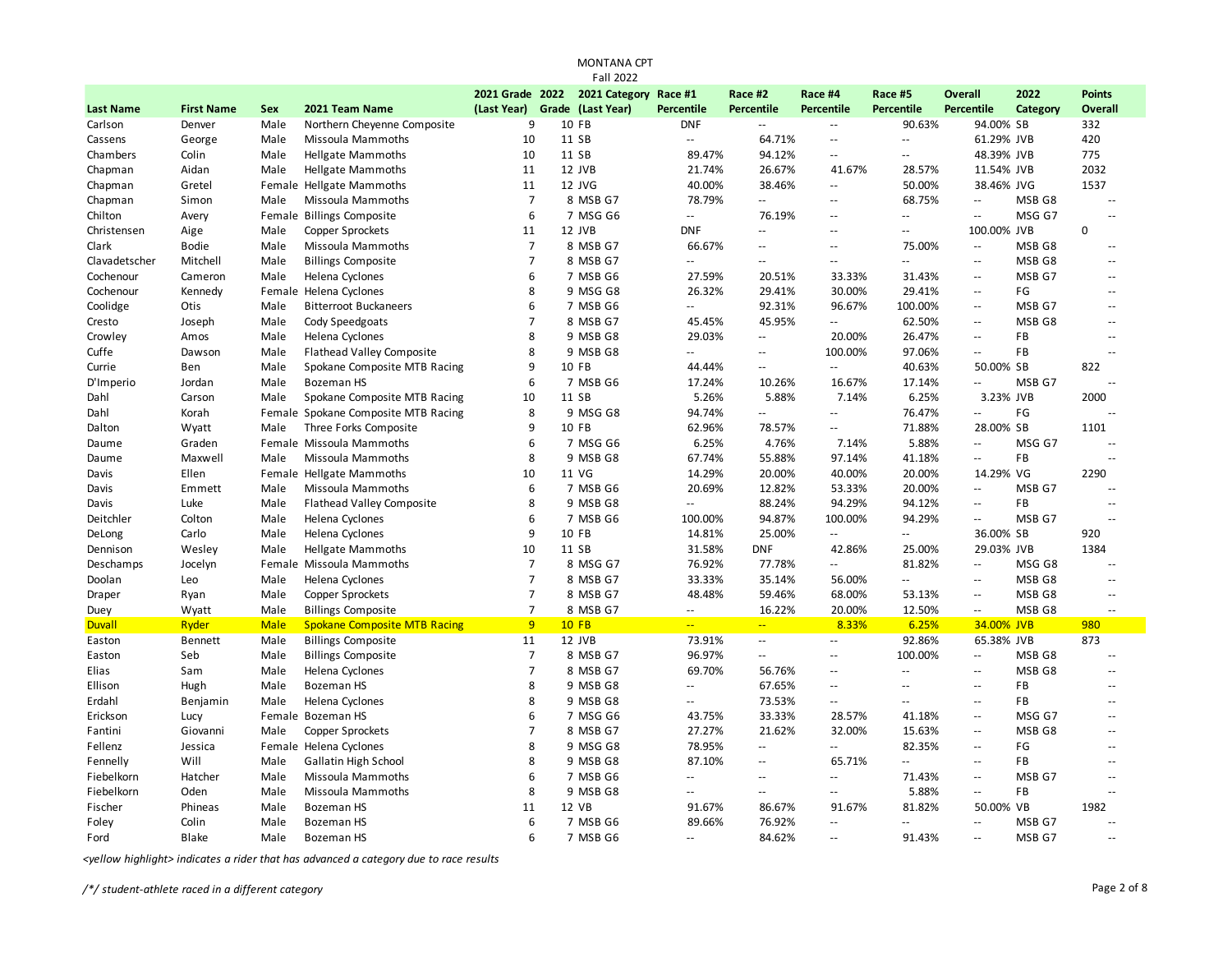|                     |                   |            |                                  |                 | <b>MONTANA CPT</b> |                             |                           |                          |                           |                                               |            |                |
|---------------------|-------------------|------------|----------------------------------|-----------------|--------------------|-----------------------------|---------------------------|--------------------------|---------------------------|-----------------------------------------------|------------|----------------|
|                     |                   |            |                                  |                 | <b>Fall 2022</b>   |                             |                           |                          |                           |                                               |            |                |
|                     |                   |            |                                  | 2021 Grade 2022 | 2021 Category      | Race #1                     | Race #2                   | Race #4                  | Race #5                   | <b>Overall</b>                                | 2022       | <b>Points</b>  |
| <b>Last Name</b>    | <b>First Name</b> | <b>Sex</b> | 2021 Team Name                   | (Last Year)     | Grade (Last Year)  | Percentile                  | Percentile                | <b>Percentile</b>        | Percentile                | Percentile                                    | Category   | <b>Overall</b> |
| Fortuna             | Kason             | Male       | <b>Flathead Valley Composite</b> | 9               | 10 FB              | $\sim$                      | $\overline{\phantom{a}}$  | 58.33%                   | $\overline{\phantom{a}}$  | 68.00% SB                                     |            | 402            |
| Fortuna             | Madden            |            | Female Flathead Valley Composite | 8               | 9 MSG G8           | $\sim$ $\sim$               | $\sim$ $\sim$             | 100.00%                  | $\sim$ $\sim$             | $\overline{\phantom{a}}$                      | FG         | $\overline{a}$ |
| Foster              | Parker            | Male       | <b>Great Falls Composite</b>     | 9               | 10 FB              | 74.07%                      | $\sim$ $\sim$             | Щ,                       | $\sim$ $\sim$             | 78.00% SB                                     |            | 370            |
| Frank               | Emerson           | Male       | Helena Cyclones                  | 6               | 7 MSB G6           | 72.41%                      | $\overline{\phantom{a}}$  | 70.00%                   | 88.57%                    | $\overline{\phantom{a}}$                      | MSB G7     | $\overline{a}$ |
| Fricke              | Abigail           |            | Female Missoula Mammoths         | 6               | 7 MSG G6           | 56.25%                      | 47.62%                    | 78.57%                   | 29.41%                    | $\mathord{\hspace{1pt}\text{--}\hspace{1pt}}$ | MSG G7     |                |
| Fricke              | Drake             | Male       | Bozeman HS                       | 9               | 10 VB              | $\sim$                      | 93.33%                    | Ξ.                       | $\sim$ $\sim$             | 100.00% VB                                    |            | 477            |
| <b>Fricke</b>       | <b>Shelton</b>    |            | <b>Female Hellgate Mammoths</b>  | 9               | <b>10 FG</b>       | 9.09%                       | $\overline{a}$            | 14.29%                   | 10.00%                    |                                               | 40.00% JVG | 1500           |
| Fricke              | Soren             | Male       | <b>Bozeman HS</b>                | 6               | 7 MSB G6           | $\overline{\phantom{a}}$    | 25.64%                    | 36.67%                   | $\mathbb{Z}^{\mathbb{Z}}$ | $\Box$                                        | MSB G7     | $\overline{a}$ |
| <b>Funderburk</b>   | Julia             |            | Female Bozeman HS                | 10              | 11 SG              | 50.00%                      | 50.00%                    | 50.00%                   | 50.00%                    |                                               | 50.00% JVG | 2000           |
| Gager               | <b>Braeden</b>    | Male       | <b>Bitterroot Buckaneers</b>     | 11              | 12 JVB             | 69.57%                      | u.                        | $- -$                    | $\overline{a}$            | 88.46% JVB                                    |            | 430            |
| Gallagher           | Aidan             | Male       | Cody Speedgoats                  | 9               | 10 FB              | $\sim$ $\sim$               | 28.57%                    | 25.00%                   | 15.63%                    | 16.00% SB                                     |            | 1361           |
| Galyen              | Ryan              | Male       | Gallatin High School             | 10              | 11 SB              | 26.32%                      | 35.29%                    | 50.00%                   | 68.75%                    | 16.13% JVB                                    |            | 1788           |
| Gaudry              | Magnolia          |            | Female Missoula Mammoths         | 6               | 7 MSG G6           | Ц,                          | --                        | Ш,                       | 52.94%                    | $\mathbb{L}^{\mathbb{L}}$                     | MSG G7     | Ξ.             |
| Gault               | <b>Bridger</b>    | Male       | <b>Bozeman HS</b>                | 9               | 10 FB              | $\sim$                      | 32.14%                    | --                       | 46.88%                    | 48.00% SB                                     |            | 830            |
| <b>Germer Mills</b> | Ellery            |            | Female Missoula Mammoths         | 8               | 9 MSG G8           | $\sim$                      | $\sim$                    | $\overline{a}$           | 58.82%                    | $\overline{\phantom{a}}$                      | FG         | $\overline{a}$ |
| Gignoux             | Luca              | Male       | <b>Flathead Valley Composite</b> | 6               | 7 MSB G6           | 41.38%                      | ÷.                        | 56.67%                   | 54.29%                    | $\overline{\phantom{a}}$                      | MSB G7     | $\overline{a}$ |
| Gill                | Vivian            |            | Female Missoula Mammoths         | $\overline{7}$  | 8 MSG G7           | 46.15%                      | ÷.                        | Ш,                       | 72.73%                    | $\mathbf{u}$                                  | MSG G8     |                |
| Gillespie           | Andyn             | Male       | Missoula Mammoths                | 6               | 7 MSB G6           | 37.93%                      | 33.33%                    | 40.00%                   | $\sim$                    | $\sim$ $\sim$                                 | MSB G7     | $\overline{a}$ |
| Gillespie           | Logan             | Male       | <b>Hellgate Mammoths</b>         | 9               | 10 FB              | 66.67%                      | 85.71%                    | 66.67%                   | $\sim$                    | 26.00% SB                                     |            | 1122           |
| Glaspell            | Kitson            | Male       | Bozeman HS                       | 9               | 10 FB              | $\sim$                      | 57.14%                    | $\sim$                   | 56.25%                    | 58.00% SB                                     |            | 770            |
| Glavin              | Thomas            | Male       | Spokane Composite MTB Racing     | 10              | 11 SB              | $\sim$ $\sim$               | $\sim$ $\sim$             | 57.14%                   | 56.25%                    |                                               | 38.71% JVB | 875            |
| Gomes               | Kelia             |            | Female Helena Cyclones           | $\overline{7}$  | 8 MSG G7           | 69.23%                      | $\overline{a}$            | 44                       | $\sim$ $\sim$             | $\mathcal{L} =$                               | MSG G8     | $\overline{a}$ |
| Good                | Liam              | Male       | <b>Flathead Valley Composite</b> | 10              | 11 SB              | $\sim$                      | $\sim$                    | 92.86%                   | $- -$                     | 70.97% JVB                                    |            | 408            |
| Gore                | Alex              | Male       | Gallatin High School             | $\overline{7}$  | 8 MSB G7           | 90.91%                      | $\sim$ $\sim$             | 84.00%                   | 71.88%                    | $\mathcal{L}^{\mathcal{L}}$                   | MSB G8     | $\overline{a}$ |
| Greenberg           | Jake              | Male       | West High School                 | 10              | 11 SB              | $\sim$ $\sim$               | 76.47%                    | $\overline{a}$           | $\overline{a}$            | 70.97% JVB                                    |            | 408            |
| greenland           | Elias             | Male       | <b>Bitterroot Buckaneers</b>     | 8               | 9 MSB G8           | 32.26%                      | 44.12%                    | --                       | 47.06%                    | $\overline{\phantom{a}}$                      | FB         | $\sim$         |
| Hagstrom            | Makiyah           |            | Female Sandpoint Composite       | 8               | 9 MSG G8           | 73.68%                      | $\sim$                    | 90.00%                   | 88.24%                    | $\sim$ $\sim$                                 | FG         |                |
| Hallau              | Lillian           |            | Female Bozeman HS                | 9               | 10 FG              | $\sim$ $\sim$               | <b>DNF</b>                | $\overline{a}$           | $\sim$ $\sim$             | 100.00% SG                                    |            | 0              |
| Halverson           | Neva              |            | Female Bozeman HS                | 6               | 7 MSG G6           | 50.00%                      | 23.81%                    | 35.71%                   | 23.53%                    | $\sim$ $\sim$                                 | MSG G7     |                |
| Halverson           | Nora              |            | Female Bozeman HS                | 8               | 9 MSG G8           | 52.63%                      | 35.29%                    | $\overline{\phantom{a}}$ | $\sim$ $\sim$             | $\sim$ $\sim$                                 | FG         | $\overline{a}$ |
| Hansen              | Ava               |            | Female Gallatin High School      | 8               | 9 MSG G8           | <b>DNF</b>                  | 94.12%                    | $\sim$                   | $\overline{a}$            | $\sim$ $\sim$                                 | FG         | $\overline{a}$ |
| Hansen              | Kristopher        | Male       | <b>Flathead Valley Composite</b> | 10              | 11 SB              | $\sim$ $\sim$               | $\mathbb{L}^{\mathbb{L}}$ | <b>DNF</b>               | $\sim$ $\sim$             | 100.00% JVB                                   |            | 0              |
| Hansen              | Steele            | Male       | <b>Billings Composite</b>        | $\overline{7}$  | 8 MSB G7           | $\sim$ $\sim$               | 51.35%                    | $\overline{a}$           | 50.00%                    | $\overline{\phantom{a}}$                      | MSB G8     | $\overline{a}$ |
| Harmon              | Paul              | Male       | Helena Cyclones                  | $\overline{7}$  | 8 MSB G7           | 93.94%                      | 100.00%                   | $-$                      | 96.88%                    | $\sim$ $\sim$                                 | MSB G8     |                |
| Harris              | Justin            | Male       | Missoula Mammoths                | 6               | 7 MSB G6           | 58.62%                      | $\overline{\phantom{a}}$  | 50.00%                   | 40.00%                    | $\overline{\phantom{a}}$                      | MSB G7     |                |
| Headley             | Hayden            | Male       | <b>Hellgate Mammoths</b>         | 9               | 10 FB              | 48.15%                      | $\sim$ $\sim$             | $\overline{a}$           | 53.13%                    | 52.00% SB                                     |            | 793            |
| Henry               | Charlie           | Male       | <b>Bozeman HS</b>                | 6               | 7 MSB G6           | 6.90%                       | 5.13%                     | 13.33%                   | 5.71%                     | $\overline{\phantom{a}}$                      | MSB G7     | Ξ.             |
| Herbst              |                   | Male       | Helena Cyclones                  | 6               | 7 MSB G6           | $\sim$ $\sim$               | 51.28%                    | 76.67%                   | 48.57%                    | $\sim$ $\sim$                                 | MSB G7     | Ξ.             |
|                     | Reagan            |            |                                  | 11              | 12 JVB             | 65.22%                      | $\mathbf{u}$              | $\overline{a}$           | $\sim$                    | 84.62% JVB                                    |            | 436            |
| Hertig              | Joey              | Male       | Sentinel Mammoths                | $\overline{7}$  |                    | $\mathcal{L}^{\mathcal{L}}$ | 86.49%                    | $-$                      | $-1$                      | $\mathcal{L}^{\mathcal{L}}$                   |            | $\sim$ $\sim$  |
| Hicks               | Dawson            | Male       | Helena Cyclones                  |                 | 8 MSB G7           |                             |                           |                          |                           |                                               | MSB G8     |                |
| Higman              | Henry             | Male       | Bozeman HS                       | 9               | 10 FB              | <b>DNF</b>                  | 64.29%                    | $-$                      | $-1$                      | 74.00% SB                                     |            | 380            |
| Hill                | Dylan             | Male       | Helena Cyclones                  | 8               | 9 MSB G8           | $\sim$ $\sim$               | 41.18%                    | --                       | 50.00%                    | $\overline{\phantom{a}}$                      | <b>FB</b>  | Ξ.             |
| Hill                | Katie             |            | Female Helena Cyclones           | $\overline{7}$  | 8 MSG G7           | 92.31%                      | $\overline{a}$            | --                       | $-1$                      | $\mathbf{u}$                                  | MSG G8     | $\overline{a}$ |
| Hinderman           | Garrett           | Male       | Helena Cyclones                  | 8               | 9 MSB G8           | 9.68%                       | 11.76%                    | $\sim$ $\sim$            | 11.76%                    | $\sim$ $\sim$                                 | FB         | $\overline{a}$ |
| Hogg                | Riley             | Male       | Cody Speedgoats                  | $\overline{7}$  | 8 MSB G7           | $\sim$ $\sim$               | 94.59%                    | $\overline{a}$           | $\sim$ $\sim$             | $\overline{\phantom{a}}$                      | MSB G8     | $\overline{a}$ |
| Holdorf             | Troy              | Male       | <b>Sentinel Mammoths</b>         | 10              | 11 SB              | 84.21%                      | Ξ.                        | ц.                       | --                        | 90.32% JVB                                    |            | 390            |
| Hollingsworth       | Graham            | Male       | <b>Bozeman HS</b>                | 8               | 9 MSB G8           | $\sim$                      | 32.35%                    | $-$                      | $\sim$ $\sim$             | $\mathbb{L}^{\mathbb{L}}$                     | <b>FB</b>  | $\overline{a}$ |
| Howlett             | Marcus            | Male       | <b>Bozeman HS</b>                | 8               | 9 MSB G8           | $-$                         | 70.59%                    | $\sim$                   | $-$                       | $\sim$                                        | FB         | $-$            |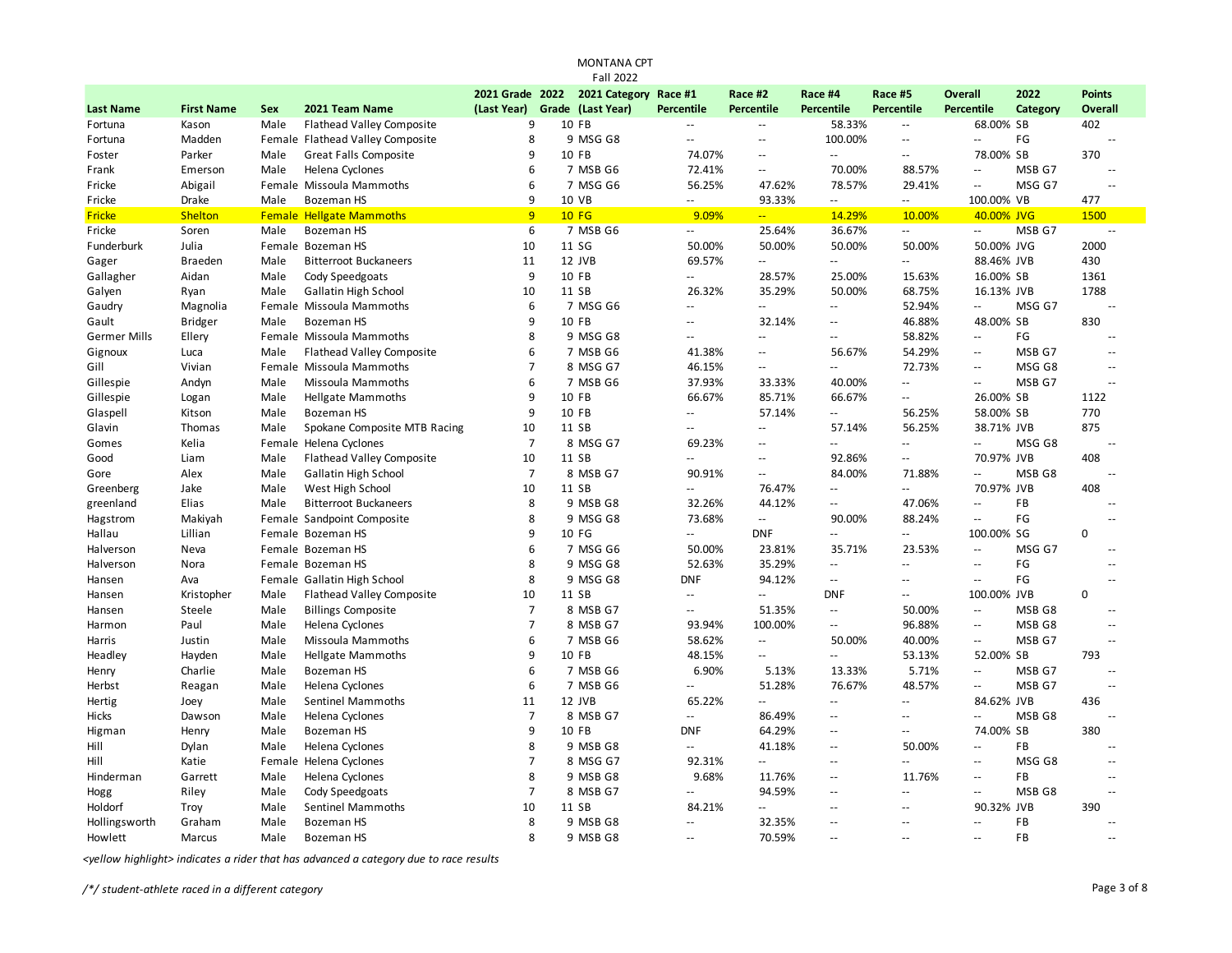|                     |                        |              |                                                              |                     | <b>MONTANA CPT</b><br><b>Fall 2022</b> |                                 |                          |                          |                                     |                          |                   |                |
|---------------------|------------------------|--------------|--------------------------------------------------------------|---------------------|----------------------------------------|---------------------------------|--------------------------|--------------------------|-------------------------------------|--------------------------|-------------------|----------------|
|                     |                        |              |                                                              | 2021 Grade 2022     | 2021 Category                          | Race #1                         | Race #2                  | Race #4                  | Race #5                             | <b>Overall</b>           | 2022              | <b>Points</b>  |
| <b>Last Name</b>    | <b>First Name</b>      | <b>Sex</b>   | 2021 Team Name                                               | (Last Year)         | Grade (Last Year)                      | Percentile                      | <b>Percentile</b>        | Percentile               | Percentile                          | <b>Percentile</b>        | Category          | Overall        |
| Huber               | Heidi                  |              | Female Bozeman HS                                            | 8                   | 9 MSG G8                               | 31.58%                          | 23.53%                   | 40.00%                   | 11.76%                              | $\overline{\phantom{a}}$ | FG                | $\overline{a}$ |
| huggins             | Will                   | Male         | <b>Bozeman HS</b>                                            | 9                   | 10 FB                                  | $\sim$ $\sim$                   | 53.57%                   | $\sim$ $\sim$            | $\mathbb{Z}^{\mathbb{Z}}$           | 72.00% SB                |                   | 396            |
| <b>Hull</b>         | Gabriel                | <b>Male</b>  | <b>Gallatin High School</b>                                  | 9                   | $10$ FB                                | 11.11%                          | 7.14%                    | 12.50%                   | 9.38%                               | 4.00% JVB                |                   | 1933           |
| Hull                | Landon                 | Male         | <b>Gallatin High School</b>                                  | 11                  | 12 JVB                                 | 52.17%                          | 40.00%                   | $\overline{\phantom{a}}$ | $\sim$ $\sim$                       | 53.85% JVB               |                   | 950            |
| Hylton              | Connor                 | Male         | Missoula Mammoths                                            | 10                  | 11 SB                                  | 100.00%                         | $\overline{\phantom{a}}$ | $\mathbf{u}$             | $\mathbb{L}$ .                      | 96.77% JVB               |                   | 375            |
| Hylton              | Seth                   | Male         | Missoula Mammoths                                            | 10                  | 11 SB                                  | 94.74%                          | $\overline{a}$           | $\sim$                   | $\overline{a}$                      | 93.55% JVB               |                   | 380            |
| Irving              | Liam                   | Male         | Helena Cyclones                                              | $\overline{7}$      | 8 MSB G7                               | $\overline{a}$                  | $-$                      | $\sim$ $\sim$            | 84.38%                              | $\overline{\phantom{a}}$ | MSB G8            | $\sim$ $\sim$  |
| Jackson             | <b>Bridger</b>         | Male         | <b>Bozeman HS</b>                                            | $\overline{7}$      | 8 MSB G7                               | 57.58%                          | 62.16%                   | 80.00%                   | Ξ.                                  | $\overline{\phantom{a}}$ | MSB G8            | Ц.             |
| Jacobsen            | Jasper                 | Male         | <b>Bozeman HS</b>                                            | 10                  | 11 SB                                  | 36.84%                          | 41.18%                   | $\overline{\phantom{a}}$ | 50.00%                              | 32.26% JVB               |                   | 1337           |
| James               | Stone                  | Male         | Helena Cyclones                                              | 6                   | 7 MSB G6                               | 62.07%                          | 48.72%                   | $\sim$ $\sim$            | 65.71%                              | --                       | MSB G7            | $\overline{a}$ |
| Johnson             | Elle                   |              | Female Bozeman HS                                            | 8                   | 9 MSG G8                               | 42.11%                          | 58.82%                   | $\sim$ $\sim$            | 41.18%                              | $\overline{a}$           | FG                | $\overline{a}$ |
| Johnson             | Lucia                  |              | Female Bozeman HS                                            | 6                   | 7 MSG G6                               | 93.75%                          | 85.71%                   | $\overline{\phantom{a}}$ | 64.71%                              | Ξ.                       | MSG G7            | $\overline{a}$ |
| Jones               | Cayden                 | Male         | Helena Cyclones                                              | 6                   | 7 MSB G6                               | $\overline{\phantom{a}}$        | 71.79%                   | 66.67%                   | $\mathbb{L}$ .                      | $\overline{\phantom{a}}$ | MSB <sub>G7</sub> | ۵.             |
| Justice             | Morgan                 | Male         | <b>Billings Composite</b>                                    | 10                  | 11 SB                                  | $\overline{a}$                  | 70.59%                   | $\overline{\phantom{a}}$ | $\overline{a}$                      | 64.52% JVB               |                   | 414            |
| Justis              | Adam                   | Male         | Helena Cyclones                                              | 9                   | 10 FB                                  | $\overline{a}$                  | 75.00%                   | $\sim$ $\sim$            | $\sim$ $\sim$                       | 84.00% SB                |                   | 365            |
| Kavanagh            | Amelia                 |              | Female Flathead Valley Composite                             | $\overline{7}$      | 8 MSG G7                               | 30.77%                          | $\sim$                   | 80.00%                   | 63.64%                              | $\overline{\phantom{a}}$ | MSG G8            | $\overline{a}$ |
| Kelley              | Peter                  | Male         | <b>Independent Riders</b>                                    | $\overline{7}$      | 8 MSB G7                               | 51.52%                          | 54.05%                   | 52.00%                   | 37.50%                              | $\overline{\phantom{a}}$ | MSB <sub>G8</sub> | --             |
|                     | Merlin                 | Male         | Northern Chevenne Composite                                  | 9                   | 10 FB                                  | 70.37%                          | 100.00%                  | $\mathbf{u}$             | 93.75%                              | 32.00% SB                |                   | 1040           |
| Killsnight<br>Kluck | Hanna                  |              | Female Copper Sprockets                                      | 10                  | 11 VG                                  | 42.86%                          | 60.00%                   | 60.00%                   | 80.00%                              | 42.86% VG                |                   | 2215           |
| Kluck               | Max                    | Male         | Copper Sprockets                                             | 11                  | 12 VB                                  | 8.33%                           | 6.67%                    | $\mathbb{L}^2$           | $\mathbb{Z}^{\mathbb{Z}}$           | 81.25% VB                |                   | 1150           |
| Kockler             | Luca                   | Male         | Three Forks Composite                                        | 8                   | 9 MSB G8                               | $\overline{\phantom{a}}$        | 61.76%                   | 85.71%                   | 79.41%                              | $\overline{\phantom{a}}$ | FB                | ц,             |
| Kofal               | Lou                    | <b>Male</b>  | <b>Flathead Valley Composite</b>                             | $\overline{9}$      | $10$ JVB                               | 17.39%                          | 6.67%                    | 25.00%                   | 35.71%                              | 7.69% VB                 |                   | 2077           |
| Kress               | Oliver                 | Male         | <b>Flathead Valley Composite</b>                             | 9                   | 10 FB                                  | $\sim$ $\sim$                   | $\sim$ $\sim$            | 79.17%                   | 75.00%                              | 64.00% SB                |                   | 727            |
| Kuehl               | Ezra                   | Male         | <b>Bozeman HS</b>                                            | 9                   | 10 FB                                  | 33.33%                          | $\overline{\phantom{a}}$ | 70.83%                   | 81.25%                              | 24.00% SB                |                   | 1163           |
|                     | Noah                   | Male         |                                                              | 10                  | 11 SB                                  | 57.89%                          | ц,                       | $\overline{\phantom{a}}$ | $\overline{\phantom{a}}$            | 61.29% JVB               |                   | 420            |
| Kuhn                | Parker                 |              | Spokane Composite MTB Racing<br><b>Great Falls Composite</b> | 9                   | 10 FB                                  | <b>DNF</b>                      | $-$                      | $\overline{\phantom{a}}$ | $\mathbf{u}$                        | 100.00% SB               |                   | 0              |
| Kuns                |                        | Male         |                                                              | 9                   | 10 FB                                  | $\sim$                          | $\overline{a}$           | 62.50%                   | $\sim$ $\sim$                       | 72.00% SB                |                   | 396            |
| Lancaster           | <b>Brogan</b><br>Noble | Male<br>Male | <b>Flathead Valley Composite</b>                             | $\overline{7}$      | 8 MSB G7                               | ÷.                              | $\overline{\phantom{a}}$ | 64.00%                   | Ξ.                                  | Ξ.                       | MSB <sub>G8</sub> | Ξ.             |
| Lancaster           |                        |              | <b>Flathead Valley Composite</b><br><b>Bozeman HS</b>        | 8                   | 9 MSB G8                               |                                 |                          | $\overline{\phantom{a}}$ |                                     |                          | FB                | ۵.             |
| Langen              | Benjamin               | Male         |                                                              | 6                   |                                        | $\overline{a}$<br>$\sim$ $\sim$ | 85.29%<br>87.18%         |                          | 91.18%                              | $\mathbf{u}$<br>Ξ.       |                   | $\overline{a}$ |
| Langen              | William                | Male         | <b>Bozeman HS</b>                                            | 6                   | 7 MSB G6                               | $\sim$ $\sim$                   | <b>DNF</b>               | $\sim$ $\sim$            | 97.14%                              | $\sim$ $\sim$            | MSB G7            | $\overline{a}$ |
| Langford            | Wyatt                  | Male         | Three Forks Composite                                        | $\overline{7}$      | 7 MSB G6                               |                                 |                          | 73.33%                   | 74.29%<br>$\mathbb{L}^{\mathbb{L}}$ |                          | MSB G7            |                |
| LeCain              | Daniel                 | Male         | Gallatin High School                                         | 8                   | 8 MSB G7                               | $\overline{a}$<br>54.84%        | 83.78%<br>47.06%         | Щ.                       | 38.24%                              | $\mathbf{u}$<br>Ξ.       | MSB G8<br>FB      | $\overline{a}$ |
| Lewis               | Jackson                | Male         | Helena Cyclones                                              | 6                   | 9 MSB G8                               |                                 |                          | 37.14%                   |                                     |                          |                   | --             |
| Lewton              | Emmett                 | Male         | <b>Bozeman HS</b>                                            |                     | 7 MSB G6<br>11 VB                      | $\overline{\phantom{a}}$        | 61.54%                   | 60.00%                   | $\mathbf{u}$<br>$\sim$              | $\mathbf{u}$             | MSB G7            | --             |
| Lien                | Talus                  | Male         | Bozeman HS                                                   | 10                  |                                        | 33.33%                          | 26.67%                   | 33.33%                   |                                     | 56.25% VB                |                   | 1641           |
| Linton              | Aida                   |              | Female Missoula Mammoths                                     | $\overline{7}$<br>6 | 8 MSG G7                               | 7.69%                           | 11.11%                   | 20.00%                   | 9.09%                               | Ξ.                       | MSG G8            | $\overline{a}$ |
| Lipe                | Levi                   | Male         | Cody Speedgoats                                              |                     | 7 MSB G6                               | 82.76%                          | Щ.                       | $\overline{\phantom{a}}$ | $\mathbb{L}^{\mathbb{L}}$           | Ξ.                       | MSB G7            | --             |
| Little Coyote       | Markell                | Male         | Northern Cheyenne Composite                                  | 9                   | 10 FB                                  | 77.78%                          | $-$                      | Щ.                       | <b>DNF</b>                          | 84.00% SB                |                   | 365            |
| Lloyd               | Winston                | Male         | Helena Cyclones                                              | 6                   | 7 MSB G6                               | $\overline{a}$                  | 41.03%                   | 30.00%                   | 34.29%                              | u.                       | MSB G7            | $\overline{a}$ |
| Longenecker         | Hudson                 | Male         | <b>Flathead Valley Composite</b>                             | $\overline{7}$      | 8 MSB G7                               |                                 | u.                       | 44.00%                   | Щ.                                  | Ξ.                       | MSB <sub>G8</sub> | ۵.             |
| Longnecker          | Noah                   | Male         | <b>Flathead Valley Composite</b>                             | 8                   | 9 MSB G8                               |                                 |                          | 51.43%                   | Ξ.                                  | Ξ.                       | FB                |                |
| Lorenz              | Orin                   | Male         | Bozeman HS                                                   | 9                   | 10 FB                                  | 51.85%                          | $-$                      | $\overline{\phantom{a}}$ | 50.00%                              | 54.00% SB                |                   | 792            |
| Lowe                | Coby                   | Male         | Gallatin High School                                         | 6                   | 7 MSB G6                               | $-1$                            | $\overline{\phantom{a}}$ | $\sim$ $\sim$            | 82.86%                              | Ξ.                       | MSB G7            | $\overline{a}$ |
| Lunden              | Ida                    |              | Female Bozeman HS                                            | 8                   | 9 MSG G8                               | 10.53%                          | 11.76%                   | 10.00%                   | 5.88%                               | Ξ.                       | FG                | Ξ.             |
| Lunden              | Ingrid                 |              | Female Bozeman HS                                            | 6                   | 7 MSG G6                               | 18.75%                          | 14.29%                   | 42.86%                   | <b>DNF</b>                          | Ξ.                       | MSG G7            | --             |
| Lurgio              | Lachlan                | Male         | Missoula Mammoths                                            | 6                   | 7 MSB G6                               | Щ.                              | $\sim$                   | Щ.                       | 68.57%                              | Ξ.                       | MSB G7            | --             |
| Lutke               | Coen                   | Male         | Copper Sprockets                                             | 10                  | 11 SB                                  | 47.37%                          | 23.53%                   | 28.57%                   | 18.75%                              | 12.90% JVB               |                   | 1859           |
| Lux                 | Cody                   | Male         | Gallatin High School                                         | 6                   | 7 MSB G6                               | 24.14%                          | 30.77%                   | 10.00%                   | 14.29%                              | $\overline{a}$           | MSB G7            |                |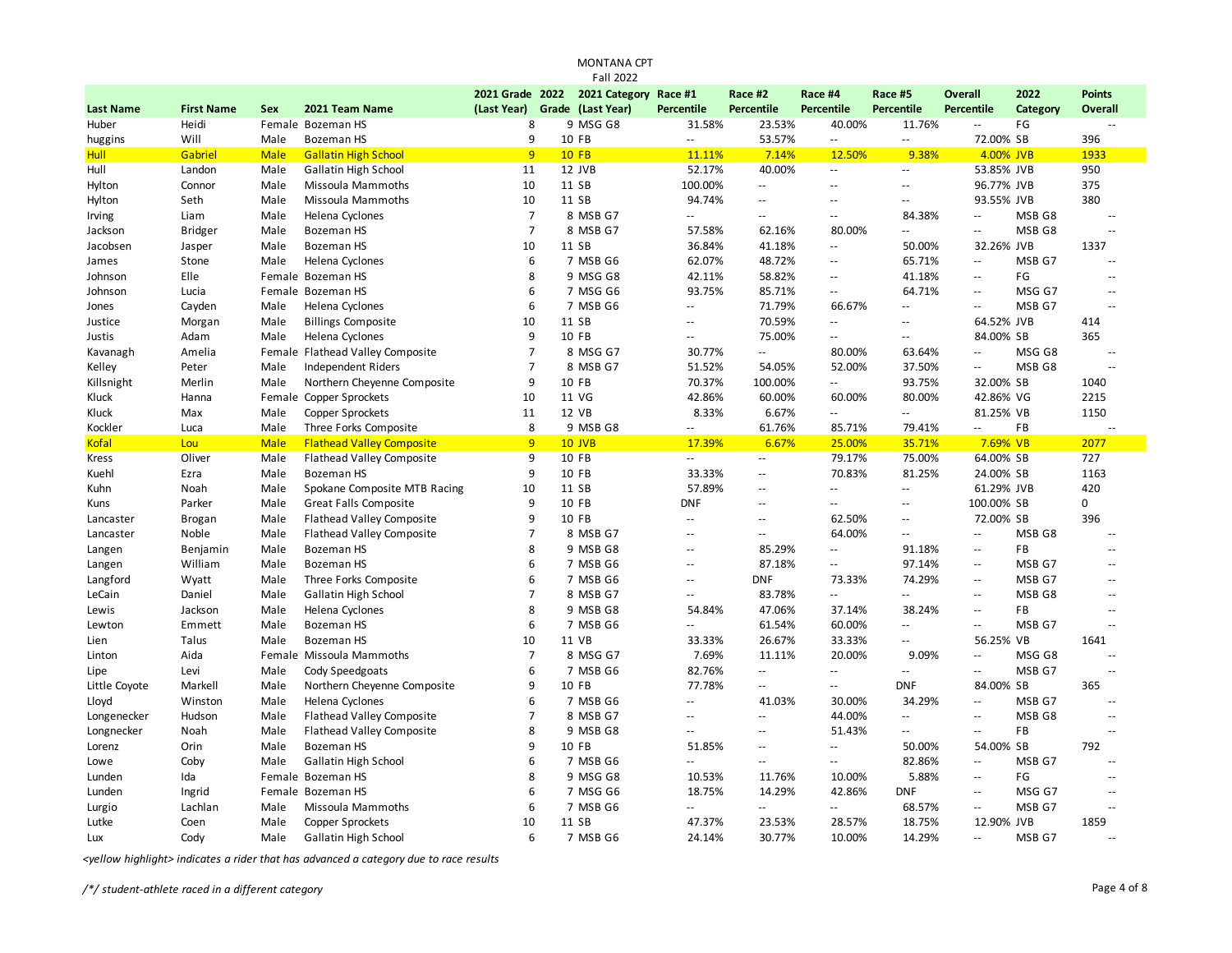| 2021 Grade 2022<br>2021 Category Race #1<br>Race #2<br>2022<br><b>Points</b><br>Race #4<br>Race #5<br><b>Overall</b><br>(Last Year) Grade (Last Year)<br>Percentile<br><b>Percentile</b><br><b>Percentile</b><br>Percentile<br>Percentile<br><b>Last Name</b><br><b>First Name</b><br>Sex<br>2021 Team Name<br>Overall<br>Category<br>9<br><b>Female Gallatin High School</b><br><b>10 FG</b><br>36.36%<br>63.64%<br>42.86%<br>20.00%<br>20.00% JVG<br>1891<br>Lux<br>Grace<br>$\overline{7}$<br>8 MSB G7<br>21.21%<br>21.88%<br>MSB G8<br>Sully<br>Male<br>Helena Cyclones<br>$\overline{\phantom{a}}$<br>$\overline{\phantom{a}}$<br>Ξ.<br>Lynn<br>$\overline{a}$<br>Spokane Composite MTB Racing<br>10<br>11 SB<br>71.43%<br><b>DNF</b><br>54.84% JVB<br>427<br>Lytle<br>Mason<br>Male<br>$\sim$<br>$\mathbb{L}$ .<br>Michael<br>Male<br><b>Bridger Composite</b><br>7<br>8 MSB G7<br>64.86%<br>MSB G8<br>Macek<br>$\overline{\phantom{a}}$<br>$\overline{\phantom{a}}$<br>$\overline{\phantom{a}}$<br>$\sim$ $\sim$<br>ц,<br>$\mathsf{q}$<br>89.29%<br>88.00% SB<br>348<br>Macek<br>Robert<br>Male<br><b>Bridger Composite</b><br>10 FB<br>$\overline{a}$<br>$-1$<br>$\overline{a}$<br>8<br>FB<br>Helena Cyclones<br>9 MSB G8<br>20.59%<br>22.86%<br>20.59%<br>Maciver<br>lain<br>Male<br>$\overline{a}$<br>$-$<br>ц,<br>12 JVG<br>100.00% JVG<br>481<br>Elizabeth<br>Female Bozeman HS<br>11<br>61.54%<br>$\mathord{\hspace{1pt}\text{--}\hspace{1pt}}$<br>Madsen<br>$\sim$<br>Ξ.<br>$\overline{7}$<br>8 MSB G7<br>Sam<br><b>Bozeman HS</b><br>13.51%<br>28.13%<br>MSB G8<br>Madsen<br>Male<br>Ξ.<br>$\overline{a}$<br>$\overline{\phantom{a}}$<br>$\overline{a}$<br>Eli<br>$\overline{7}$<br>8 MSB G7<br>9.09%<br>10.81%<br>MSB <sub>G8</sub><br>Male<br><b>Bozeman HS</b><br>16.00%<br>Magro<br>$\overline{\phantom{a}}$<br>$\overline{a}$<br>$\sim$<br>Missoula Mammoths<br>8<br>9 MSB G8<br>FB<br>Maisel<br>Levi<br>Male<br>77.14%<br>$\mathbb{Z}^{\mathbb{Z}}$<br>$\sim$<br>۵.<br>$\overline{a}$<br>$\sim$<br>6<br>9.52%<br>Clara<br>Female Bozeman HS<br>7 MSG G6<br>12.50%<br>14.29%<br>11.76%<br>MSG G7<br>Makoutz<br>$\sim$ $\sim$<br>$\sim$<br>6<br>7 MSB G6<br>56.41%<br>Drew<br>Male<br><b>Bozeman HS</b><br>$\sim$<br>$\mathord{\hspace{1pt}\text{--}\hspace{1pt}}$<br>$\mathbf{u}$<br>MSB G7<br>Mann<br>$\sim$ $\sim$<br>$\sim$<br>8<br>Caden<br>Sandpoint Composite<br>9 MSB G8<br>80.65%<br>68.57%<br>76.47%<br>FB<br>Martz<br>Male<br>$\overline{\phantom{a}}$<br>$\overline{a}$<br>$\sim$<br>6<br>7 MSG G6<br>Ophelia<br>Female Missoula Mammoths<br>62.50%<br>61.90%<br>64.29%<br>35.29%<br>MSG G7<br>Massey<br>$\overline{a}$<br>9<br>750<br><b>Hellgate Mammoths</b><br>10 FB<br>71.43%<br>75.00%<br>60.00% SB<br>Maumenee<br>Oliver<br>Male<br>Ξ.<br>$\overline{a}$<br>8<br>9 MSB G8<br>35.48%<br>29.41%<br>31.43%<br>FB<br>McAdams<br>Male<br><b>Copper Sprockets</b><br>52.94%<br>Benjamin<br>$\overline{\phantom{a}}$<br>8<br>23.53%<br>9 MSB G8<br>FB<br>McBride<br>Male<br><b>Gallatin High School</b><br>$\overline{\phantom{a}}$<br>Logan<br>$\overline{a}$<br>--<br>--<br>$\overline{a}$<br>6<br>25.00%<br>28.57%<br>MSG G7<br>McBride<br>Madi<br>Female Gallatin High School<br>7 MSG G6<br>$\overline{\phantom{a}}$<br>۵.<br>$-$<br>$\overline{a}$<br>81.82%<br>McCormick<br>Female West High School<br>9<br>10 FG<br>100.00%<br>73.33% SG<br>861<br>Anna<br>$\overline{a}$<br>$\mathbb{Z}^{\mathbb{Z}}$<br>8<br>McCullough<br>Caden<br>Helena Cyclones<br>9 MSB G8<br>96.77%<br>FB<br>Male<br>$\mathbb{Z}^{\mathbb{Z}}$<br>$\mathbb{L}$ .<br>$\sim$ $\sim$<br>$\sim$ $\sim$<br>$\overline{a}$<br>McCullough<br>Female Helena Cyclones<br>6<br>7 MSG G6<br>81.25%<br>MSG G7<br>Ella<br>$\sim$ $\sim$<br>$-$<br>$\sim$ $\sim$<br>$\sim$<br>$-$<br>$\overline{7}$<br>McDonald<br>Helena Cyclones<br>8 MSB G7<br>65.63%<br>MSB <sub>G8</sub><br>Cormac<br>Male<br>$\sim$<br>$\sim$<br>$-$<br>$\sim$<br>8<br>9 MSG G8<br>McDowell<br>Grace<br>Female Bozeman HS<br>47.06%<br>FG<br>$\overline{\phantom{a}}$<br>$\overline{\phantom{a}}$<br>Ξ.<br>$\overline{\phantom{a}}$<br>$\sim$<br>8<br>Will<br>Copper Sprockets<br>9 MSB G8<br>35.29%<br>34.29%<br><b>FB</b><br>McGree<br>Male<br>25.81%<br>44.12%<br>$\sim$ $\sim$<br>÷.<br>$\overline{7}$<br>MSG G8<br>McKinney<br>Female Missoula Mammoths<br>8 MSG G7<br>Morgan<br>61.54%<br>$\overline{\phantom{a}}$<br>$\overline{\phantom{a}}$<br>Ξ.<br>$\overline{\phantom{a}}$<br>ц,<br>$\overline{7}$<br>Female Missoula Mammoths<br>8 MSG G7<br>53.85%<br>MSG G8<br>McKinney<br>$\overline{a}$<br>Naya<br>$\mathbf{u}$<br>$\sim$<br>Ξ.<br>÷.<br>10<br>73.68%<br>402<br>McOwen<br>Nathan<br>Sandpoint Composite<br>11 SB<br>80.65% JVB<br>Male<br>$\mathbf{u}$<br>$\overline{a}$<br>$\mathbf{u}$<br>9<br>10 JVB<br>$/*/$<br>20.00%<br>16.67%<br>14.29%<br>26.92% JVB<br>1581<br>McWethy<br>Aldo<br>Male<br><b>Bozeman HS</b><br>$\overline{7}$<br>Porter<br>Male<br>Missoula Mammoths<br>8 MSB G7<br>3.03%<br>2.70%<br>4.00%<br>3.13%<br>MSB G8<br>Melvin<br>$\overline{\phantom{a}}$<br>$\overline{7}$<br>Finn<br>24.32%<br>24.00%<br>Milek<br>Male<br>Missoula Mammoths<br>8 MSB G7<br>24.24%<br>18.75%<br>$\overline{a}$<br>MSB G8<br>÷.<br>6<br>7 MSB G6<br>68.97%<br>MSB G7<br>Milhoan<br>Gunnison<br>Male<br><b>Bozeman HS</b><br>$\overline{\phantom{a}}$<br>Ξ.<br>Ξ.<br>Ξ.<br>$\sim$<br>11 VG<br>Gillian<br>Female Hellgate Mammoths<br>10<br>28.57%<br>40.00%<br>20.00%<br>60.00%<br>28.57% VG<br>2260<br>Millar<br>8<br>Female Missoula Mammoths<br>9 MSG G8<br>21.05%<br>5.88%<br>17.65%<br>FG<br>Millar<br>Lucy<br>$\mathord{\hspace{1pt}\text{--}\hspace{1pt}}$<br>$\overline{a}$<br>20.00%<br>Lily<br>Female Hellgate Mammoths<br>11<br>12 JVG<br>30.77%<br>61.54% JVG<br>1042<br>Miller<br>$\overline{\phantom{a}}$<br>Ξ.<br>$/*/$<br>1601<br>12 VB<br>46.67%<br>41.67%<br>68.75% VB<br>Mitchell<br>Keller<br><b>Flathead Valley Composite</b><br>11<br>45.45%<br>Male<br>10<br>11 SB<br>87.10% JVB<br>396<br>Mitchell<br>Zach<br><b>Bozeman HS</b><br>88.24%<br>Male<br>$\mathbf{u}$<br>$\mathbf{u}$<br>$\mathbf{u}$<br>8<br>9 MSB G8<br>64.71%<br>71.43%<br><b>FB</b><br>Kale<br>Male<br><b>Bozeman HS</b><br>Moore<br>$\overline{a}$<br>۵.<br>$\overline{a}$<br>$\sim$<br>8<br>100.00%<br>Charles<br><b>Bozeman HS</b><br>9 MSB G8<br>FB<br>Morse<br>Male<br>$\overline{a}$<br>$\sim$ $\sim$<br>$\sim$ $\sim$<br>$-1$<br>$\sim$<br>984<br>Noah<br>Male<br>Sentinel Mammoths<br>11<br>12 JVB<br>30.43%<br>42.86%<br>50.00% JVB<br>Mortenson<br>$\mathbb{Z}^{\mathbb{Z}}$<br>$\overline{a}$<br>6<br>Female Billings Composite<br>7 MSG G6<br>90.48%<br>MSG G7<br>Morvay<br>Brooklyn<br>$\overline{\phantom{a}}$<br>$\mathord{\hspace{1pt}\text{--}\hspace{1pt}}$<br>$\overline{a}$<br>$\overline{a}$<br>$\sim$<br>8<br>FB<br><b>Brady</b><br>Male<br>Sandpoint Composite<br>9 MSB G8<br>93.55%<br>Munson<br>$\mathbf{u}$<br>--<br>$\sim$ $\sim$<br>۵.<br>Sean<br><b>Hellgate Mammoths</b><br>11<br>12 VB<br>25.00%<br>12.50% VB<br>2242<br>Murphree<br>Male<br>20.00%<br>16.67%<br>18.18%<br>82.35%<br>402<br>Kai<br>West High School<br>10<br>11 SB<br>80.65% JVB<br>Nelson<br>Male<br>$-$<br>$\overline{\phantom{a}}$<br>Ξ.<br>8<br>9 MSB G8<br>79.41%<br><b>FB</b><br>Male<br><b>Billings Composite</b><br>Nemitz<br>Maxsen<br>$-$<br>$\overline{\phantom{a}}$<br>$\overline{\phantom{a}}$<br>--<br>ц,<br>9<br>39.29%<br>1774<br><b>Bozeman HS</b><br>10 FB<br>18.52%<br>37.50%<br>8.00% SB<br>Nielson<br>Joren<br>Male<br>18.75%<br>$\overline{7}$<br>100.00%<br>MSG G8<br>Sena<br>Female Bozeman HS<br>8 MSG G7<br>Nielson<br>Ξ.<br>$\overline{a}$<br>۵.<br>$\overline{a}$<br>$\overline{a}$<br>8<br>9 MSB G8<br>76.47%<br>FB<br>Nienaber<br>Jake<br>Male<br><b>Billings Composite</b><br>$\overline{\phantom{a}}$<br>$\sim$<br>$\sim$<br>$-$<br>$\sim$<br>$\overline{7}$<br>81.08%<br>MSB <sub>G8</sub><br>Caden<br>Male<br><b>Billings Composite</b><br>8 MSB G7<br>Norling<br>$\sim$<br>$\sim$<br>$\sim$ $\sim$<br>$\overline{a}$<br>$\sim$ |  |  |  | <b>Fall 2022</b> |  |  |  |  |
|-----------------------------------------------------------------------------------------------------------------------------------------------------------------------------------------------------------------------------------------------------------------------------------------------------------------------------------------------------------------------------------------------------------------------------------------------------------------------------------------------------------------------------------------------------------------------------------------------------------------------------------------------------------------------------------------------------------------------------------------------------------------------------------------------------------------------------------------------------------------------------------------------------------------------------------------------------------------------------------------------------------------------------------------------------------------------------------------------------------------------------------------------------------------------------------------------------------------------------------------------------------------------------------------------------------------------------------------------------------------------------------------------------------------------------------------------------------------------------------------------------------------------------------------------------------------------------------------------------------------------------------------------------------------------------------------------------------------------------------------------------------------------------------------------------------------------------------------------------------------------------------------------------------------------------------------------------------------------------------------------------------------------------------------------------------------------------------------------------------------------------------------------------------------------------------------------------------------------------------------------------------------------------------------------------------------------------------------------------------------------------------------------------------------------------------------------------------------------------------------------------------------------------------------------------------------------------------------------------------------------------------------------------------------------------------------------------------------------------------------------------------------------------------------------------------------------------------------------------------------------------------------------------------------------------------------------------------------------------------------------------------------------------------------------------------------------------------------------------------------------------------------------------------------------------------------------------------------------------------------------------------------------------------------------------------------------------------------------------------------------------------------------------------------------------------------------------------------------------------------------------------------------------------------------------------------------------------------------------------------------------------------------------------------------------------------------------------------------------------------------------------------------------------------------------------------------------------------------------------------------------------------------------------------------------------------------------------------------------------------------------------------------------------------------------------------------------------------------------------------------------------------------------------------------------------------------------------------------------------------------------------------------------------------------------------------------------------------------------------------------------------------------------------------------------------------------------------------------------------------------------------------------------------------------------------------------------------------------------------------------------------------------------------------------------------------------------------------------------------------------------------------------------------------------------------------------------------------------------------------------------------------------------------------------------------------------------------------------------------------------------------------------------------------------------------------------------------------------------------------------------------------------------------------------------------------------------------------------------------------------------------------------------------------------------------------------------------------------------------------------------------------------------------------------------------------------------------------------------------------------------------------------------------------------------------------------------------------------------------------------------------------------------------------------------------------------------------------------------------------------------------------------------------------------------------------------------------------------------------------------------------------------------------------------------------------------------------------------------------------------------------------------------------------------------------------------------------------------------------------------------------------------------------------------------------------------------------------------------------------------------------------------------------------------------------------------------------------------------------------------------------------------------------------------------------------------------------------------------------------------------------------------------------------------------------------------------------------------------------------------------------------------------------------------------------------------------------------------------------------------------------------------------------------------------------------------------------------------------------------------------------------------------------------------------------------------------------------------------------------------------------------------------------------------------------------------------------------------------------------------------------------------------------------------------------------------------------------------------------------------------------------------------------------------------------------------------------------------------------------------------------------------------------------------------------------------------------------------------------------------------------------------------------------------------------------------------------------------------------------------------------------------------------------------------------------------------------------------------------------------------------------------------------------------------------------------------------------------------------------------------------------------------------------------------------------------------------------------------------------------------------------------------------------------------|--|--|--|------------------|--|--|--|--|
|                                                                                                                                                                                                                                                                                                                                                                                                                                                                                                                                                                                                                                                                                                                                                                                                                                                                                                                                                                                                                                                                                                                                                                                                                                                                                                                                                                                                                                                                                                                                                                                                                                                                                                                                                                                                                                                                                                                                                                                                                                                                                                                                                                                                                                                                                                                                                                                                                                                                                                                                                                                                                                                                                                                                                                                                                                                                                                                                                                                                                                                                                                                                                                                                                                                                                                                                                                                                                                                                                                                                                                                                                                                                                                                                                                                                                                                                                                                                                                                                                                                                                                                                                                                                                                                                                                                                                                                                                                                                                                                                                                                                                                                                                                                                                                                                                                                                                                                                                                                                                                                                                                                                                                                                                                                                                                                                                                                                                                                                                                                                                                                                                                                                                                                                                                                                                                                                                                                                                                                                                                                                                                                                                                                                                                                                                                                                                                                                                                                                                                                                                                                                                                                                                                                                                                                                                                                                                                                                                                                                                                                                                                                                                                                                                                                                                                                                                                                                                                                                                                                                                                                                                                                                                                                                                                                                                                                                                                                                                                                                                                                     |  |  |  |                  |  |  |  |  |
|                                                                                                                                                                                                                                                                                                                                                                                                                                                                                                                                                                                                                                                                                                                                                                                                                                                                                                                                                                                                                                                                                                                                                                                                                                                                                                                                                                                                                                                                                                                                                                                                                                                                                                                                                                                                                                                                                                                                                                                                                                                                                                                                                                                                                                                                                                                                                                                                                                                                                                                                                                                                                                                                                                                                                                                                                                                                                                                                                                                                                                                                                                                                                                                                                                                                                                                                                                                                                                                                                                                                                                                                                                                                                                                                                                                                                                                                                                                                                                                                                                                                                                                                                                                                                                                                                                                                                                                                                                                                                                                                                                                                                                                                                                                                                                                                                                                                                                                                                                                                                                                                                                                                                                                                                                                                                                                                                                                                                                                                                                                                                                                                                                                                                                                                                                                                                                                                                                                                                                                                                                                                                                                                                                                                                                                                                                                                                                                                                                                                                                                                                                                                                                                                                                                                                                                                                                                                                                                                                                                                                                                                                                                                                                                                                                                                                                                                                                                                                                                                                                                                                                                                                                                                                                                                                                                                                                                                                                                                                                                                                                                     |  |  |  |                  |  |  |  |  |
|                                                                                                                                                                                                                                                                                                                                                                                                                                                                                                                                                                                                                                                                                                                                                                                                                                                                                                                                                                                                                                                                                                                                                                                                                                                                                                                                                                                                                                                                                                                                                                                                                                                                                                                                                                                                                                                                                                                                                                                                                                                                                                                                                                                                                                                                                                                                                                                                                                                                                                                                                                                                                                                                                                                                                                                                                                                                                                                                                                                                                                                                                                                                                                                                                                                                                                                                                                                                                                                                                                                                                                                                                                                                                                                                                                                                                                                                                                                                                                                                                                                                                                                                                                                                                                                                                                                                                                                                                                                                                                                                                                                                                                                                                                                                                                                                                                                                                                                                                                                                                                                                                                                                                                                                                                                                                                                                                                                                                                                                                                                                                                                                                                                                                                                                                                                                                                                                                                                                                                                                                                                                                                                                                                                                                                                                                                                                                                                                                                                                                                                                                                                                                                                                                                                                                                                                                                                                                                                                                                                                                                                                                                                                                                                                                                                                                                                                                                                                                                                                                                                                                                                                                                                                                                                                                                                                                                                                                                                                                                                                                                                     |  |  |  |                  |  |  |  |  |
|                                                                                                                                                                                                                                                                                                                                                                                                                                                                                                                                                                                                                                                                                                                                                                                                                                                                                                                                                                                                                                                                                                                                                                                                                                                                                                                                                                                                                                                                                                                                                                                                                                                                                                                                                                                                                                                                                                                                                                                                                                                                                                                                                                                                                                                                                                                                                                                                                                                                                                                                                                                                                                                                                                                                                                                                                                                                                                                                                                                                                                                                                                                                                                                                                                                                                                                                                                                                                                                                                                                                                                                                                                                                                                                                                                                                                                                                                                                                                                                                                                                                                                                                                                                                                                                                                                                                                                                                                                                                                                                                                                                                                                                                                                                                                                                                                                                                                                                                                                                                                                                                                                                                                                                                                                                                                                                                                                                                                                                                                                                                                                                                                                                                                                                                                                                                                                                                                                                                                                                                                                                                                                                                                                                                                                                                                                                                                                                                                                                                                                                                                                                                                                                                                                                                                                                                                                                                                                                                                                                                                                                                                                                                                                                                                                                                                                                                                                                                                                                                                                                                                                                                                                                                                                                                                                                                                                                                                                                                                                                                                                                     |  |  |  |                  |  |  |  |  |
|                                                                                                                                                                                                                                                                                                                                                                                                                                                                                                                                                                                                                                                                                                                                                                                                                                                                                                                                                                                                                                                                                                                                                                                                                                                                                                                                                                                                                                                                                                                                                                                                                                                                                                                                                                                                                                                                                                                                                                                                                                                                                                                                                                                                                                                                                                                                                                                                                                                                                                                                                                                                                                                                                                                                                                                                                                                                                                                                                                                                                                                                                                                                                                                                                                                                                                                                                                                                                                                                                                                                                                                                                                                                                                                                                                                                                                                                                                                                                                                                                                                                                                                                                                                                                                                                                                                                                                                                                                                                                                                                                                                                                                                                                                                                                                                                                                                                                                                                                                                                                                                                                                                                                                                                                                                                                                                                                                                                                                                                                                                                                                                                                                                                                                                                                                                                                                                                                                                                                                                                                                                                                                                                                                                                                                                                                                                                                                                                                                                                                                                                                                                                                                                                                                                                                                                                                                                                                                                                                                                                                                                                                                                                                                                                                                                                                                                                                                                                                                                                                                                                                                                                                                                                                                                                                                                                                                                                                                                                                                                                                                                     |  |  |  |                  |  |  |  |  |
|                                                                                                                                                                                                                                                                                                                                                                                                                                                                                                                                                                                                                                                                                                                                                                                                                                                                                                                                                                                                                                                                                                                                                                                                                                                                                                                                                                                                                                                                                                                                                                                                                                                                                                                                                                                                                                                                                                                                                                                                                                                                                                                                                                                                                                                                                                                                                                                                                                                                                                                                                                                                                                                                                                                                                                                                                                                                                                                                                                                                                                                                                                                                                                                                                                                                                                                                                                                                                                                                                                                                                                                                                                                                                                                                                                                                                                                                                                                                                                                                                                                                                                                                                                                                                                                                                                                                                                                                                                                                                                                                                                                                                                                                                                                                                                                                                                                                                                                                                                                                                                                                                                                                                                                                                                                                                                                                                                                                                                                                                                                                                                                                                                                                                                                                                                                                                                                                                                                                                                                                                                                                                                                                                                                                                                                                                                                                                                                                                                                                                                                                                                                                                                                                                                                                                                                                                                                                                                                                                                                                                                                                                                                                                                                                                                                                                                                                                                                                                                                                                                                                                                                                                                                                                                                                                                                                                                                                                                                                                                                                                                                     |  |  |  |                  |  |  |  |  |
|                                                                                                                                                                                                                                                                                                                                                                                                                                                                                                                                                                                                                                                                                                                                                                                                                                                                                                                                                                                                                                                                                                                                                                                                                                                                                                                                                                                                                                                                                                                                                                                                                                                                                                                                                                                                                                                                                                                                                                                                                                                                                                                                                                                                                                                                                                                                                                                                                                                                                                                                                                                                                                                                                                                                                                                                                                                                                                                                                                                                                                                                                                                                                                                                                                                                                                                                                                                                                                                                                                                                                                                                                                                                                                                                                                                                                                                                                                                                                                                                                                                                                                                                                                                                                                                                                                                                                                                                                                                                                                                                                                                                                                                                                                                                                                                                                                                                                                                                                                                                                                                                                                                                                                                                                                                                                                                                                                                                                                                                                                                                                                                                                                                                                                                                                                                                                                                                                                                                                                                                                                                                                                                                                                                                                                                                                                                                                                                                                                                                                                                                                                                                                                                                                                                                                                                                                                                                                                                                                                                                                                                                                                                                                                                                                                                                                                                                                                                                                                                                                                                                                                                                                                                                                                                                                                                                                                                                                                                                                                                                                                                     |  |  |  |                  |  |  |  |  |
|                                                                                                                                                                                                                                                                                                                                                                                                                                                                                                                                                                                                                                                                                                                                                                                                                                                                                                                                                                                                                                                                                                                                                                                                                                                                                                                                                                                                                                                                                                                                                                                                                                                                                                                                                                                                                                                                                                                                                                                                                                                                                                                                                                                                                                                                                                                                                                                                                                                                                                                                                                                                                                                                                                                                                                                                                                                                                                                                                                                                                                                                                                                                                                                                                                                                                                                                                                                                                                                                                                                                                                                                                                                                                                                                                                                                                                                                                                                                                                                                                                                                                                                                                                                                                                                                                                                                                                                                                                                                                                                                                                                                                                                                                                                                                                                                                                                                                                                                                                                                                                                                                                                                                                                                                                                                                                                                                                                                                                                                                                                                                                                                                                                                                                                                                                                                                                                                                                                                                                                                                                                                                                                                                                                                                                                                                                                                                                                                                                                                                                                                                                                                                                                                                                                                                                                                                                                                                                                                                                                                                                                                                                                                                                                                                                                                                                                                                                                                                                                                                                                                                                                                                                                                                                                                                                                                                                                                                                                                                                                                                                                     |  |  |  |                  |  |  |  |  |
|                                                                                                                                                                                                                                                                                                                                                                                                                                                                                                                                                                                                                                                                                                                                                                                                                                                                                                                                                                                                                                                                                                                                                                                                                                                                                                                                                                                                                                                                                                                                                                                                                                                                                                                                                                                                                                                                                                                                                                                                                                                                                                                                                                                                                                                                                                                                                                                                                                                                                                                                                                                                                                                                                                                                                                                                                                                                                                                                                                                                                                                                                                                                                                                                                                                                                                                                                                                                                                                                                                                                                                                                                                                                                                                                                                                                                                                                                                                                                                                                                                                                                                                                                                                                                                                                                                                                                                                                                                                                                                                                                                                                                                                                                                                                                                                                                                                                                                                                                                                                                                                                                                                                                                                                                                                                                                                                                                                                                                                                                                                                                                                                                                                                                                                                                                                                                                                                                                                                                                                                                                                                                                                                                                                                                                                                                                                                                                                                                                                                                                                                                                                                                                                                                                                                                                                                                                                                                                                                                                                                                                                                                                                                                                                                                                                                                                                                                                                                                                                                                                                                                                                                                                                                                                                                                                                                                                                                                                                                                                                                                                                     |  |  |  |                  |  |  |  |  |
|                                                                                                                                                                                                                                                                                                                                                                                                                                                                                                                                                                                                                                                                                                                                                                                                                                                                                                                                                                                                                                                                                                                                                                                                                                                                                                                                                                                                                                                                                                                                                                                                                                                                                                                                                                                                                                                                                                                                                                                                                                                                                                                                                                                                                                                                                                                                                                                                                                                                                                                                                                                                                                                                                                                                                                                                                                                                                                                                                                                                                                                                                                                                                                                                                                                                                                                                                                                                                                                                                                                                                                                                                                                                                                                                                                                                                                                                                                                                                                                                                                                                                                                                                                                                                                                                                                                                                                                                                                                                                                                                                                                                                                                                                                                                                                                                                                                                                                                                                                                                                                                                                                                                                                                                                                                                                                                                                                                                                                                                                                                                                                                                                                                                                                                                                                                                                                                                                                                                                                                                                                                                                                                                                                                                                                                                                                                                                                                                                                                                                                                                                                                                                                                                                                                                                                                                                                                                                                                                                                                                                                                                                                                                                                                                                                                                                                                                                                                                                                                                                                                                                                                                                                                                                                                                                                                                                                                                                                                                                                                                                                                     |  |  |  |                  |  |  |  |  |
|                                                                                                                                                                                                                                                                                                                                                                                                                                                                                                                                                                                                                                                                                                                                                                                                                                                                                                                                                                                                                                                                                                                                                                                                                                                                                                                                                                                                                                                                                                                                                                                                                                                                                                                                                                                                                                                                                                                                                                                                                                                                                                                                                                                                                                                                                                                                                                                                                                                                                                                                                                                                                                                                                                                                                                                                                                                                                                                                                                                                                                                                                                                                                                                                                                                                                                                                                                                                                                                                                                                                                                                                                                                                                                                                                                                                                                                                                                                                                                                                                                                                                                                                                                                                                                                                                                                                                                                                                                                                                                                                                                                                                                                                                                                                                                                                                                                                                                                                                                                                                                                                                                                                                                                                                                                                                                                                                                                                                                                                                                                                                                                                                                                                                                                                                                                                                                                                                                                                                                                                                                                                                                                                                                                                                                                                                                                                                                                                                                                                                                                                                                                                                                                                                                                                                                                                                                                                                                                                                                                                                                                                                                                                                                                                                                                                                                                                                                                                                                                                                                                                                                                                                                                                                                                                                                                                                                                                                                                                                                                                                                                     |  |  |  |                  |  |  |  |  |
|                                                                                                                                                                                                                                                                                                                                                                                                                                                                                                                                                                                                                                                                                                                                                                                                                                                                                                                                                                                                                                                                                                                                                                                                                                                                                                                                                                                                                                                                                                                                                                                                                                                                                                                                                                                                                                                                                                                                                                                                                                                                                                                                                                                                                                                                                                                                                                                                                                                                                                                                                                                                                                                                                                                                                                                                                                                                                                                                                                                                                                                                                                                                                                                                                                                                                                                                                                                                                                                                                                                                                                                                                                                                                                                                                                                                                                                                                                                                                                                                                                                                                                                                                                                                                                                                                                                                                                                                                                                                                                                                                                                                                                                                                                                                                                                                                                                                                                                                                                                                                                                                                                                                                                                                                                                                                                                                                                                                                                                                                                                                                                                                                                                                                                                                                                                                                                                                                                                                                                                                                                                                                                                                                                                                                                                                                                                                                                                                                                                                                                                                                                                                                                                                                                                                                                                                                                                                                                                                                                                                                                                                                                                                                                                                                                                                                                                                                                                                                                                                                                                                                                                                                                                                                                                                                                                                                                                                                                                                                                                                                                                     |  |  |  |                  |  |  |  |  |
|                                                                                                                                                                                                                                                                                                                                                                                                                                                                                                                                                                                                                                                                                                                                                                                                                                                                                                                                                                                                                                                                                                                                                                                                                                                                                                                                                                                                                                                                                                                                                                                                                                                                                                                                                                                                                                                                                                                                                                                                                                                                                                                                                                                                                                                                                                                                                                                                                                                                                                                                                                                                                                                                                                                                                                                                                                                                                                                                                                                                                                                                                                                                                                                                                                                                                                                                                                                                                                                                                                                                                                                                                                                                                                                                                                                                                                                                                                                                                                                                                                                                                                                                                                                                                                                                                                                                                                                                                                                                                                                                                                                                                                                                                                                                                                                                                                                                                                                                                                                                                                                                                                                                                                                                                                                                                                                                                                                                                                                                                                                                                                                                                                                                                                                                                                                                                                                                                                                                                                                                                                                                                                                                                                                                                                                                                                                                                                                                                                                                                                                                                                                                                                                                                                                                                                                                                                                                                                                                                                                                                                                                                                                                                                                                                                                                                                                                                                                                                                                                                                                                                                                                                                                                                                                                                                                                                                                                                                                                                                                                                                                     |  |  |  |                  |  |  |  |  |
|                                                                                                                                                                                                                                                                                                                                                                                                                                                                                                                                                                                                                                                                                                                                                                                                                                                                                                                                                                                                                                                                                                                                                                                                                                                                                                                                                                                                                                                                                                                                                                                                                                                                                                                                                                                                                                                                                                                                                                                                                                                                                                                                                                                                                                                                                                                                                                                                                                                                                                                                                                                                                                                                                                                                                                                                                                                                                                                                                                                                                                                                                                                                                                                                                                                                                                                                                                                                                                                                                                                                                                                                                                                                                                                                                                                                                                                                                                                                                                                                                                                                                                                                                                                                                                                                                                                                                                                                                                                                                                                                                                                                                                                                                                                                                                                                                                                                                                                                                                                                                                                                                                                                                                                                                                                                                                                                                                                                                                                                                                                                                                                                                                                                                                                                                                                                                                                                                                                                                                                                                                                                                                                                                                                                                                                                                                                                                                                                                                                                                                                                                                                                                                                                                                                                                                                                                                                                                                                                                                                                                                                                                                                                                                                                                                                                                                                                                                                                                                                                                                                                                                                                                                                                                                                                                                                                                                                                                                                                                                                                                                                     |  |  |  |                  |  |  |  |  |
|                                                                                                                                                                                                                                                                                                                                                                                                                                                                                                                                                                                                                                                                                                                                                                                                                                                                                                                                                                                                                                                                                                                                                                                                                                                                                                                                                                                                                                                                                                                                                                                                                                                                                                                                                                                                                                                                                                                                                                                                                                                                                                                                                                                                                                                                                                                                                                                                                                                                                                                                                                                                                                                                                                                                                                                                                                                                                                                                                                                                                                                                                                                                                                                                                                                                                                                                                                                                                                                                                                                                                                                                                                                                                                                                                                                                                                                                                                                                                                                                                                                                                                                                                                                                                                                                                                                                                                                                                                                                                                                                                                                                                                                                                                                                                                                                                                                                                                                                                                                                                                                                                                                                                                                                                                                                                                                                                                                                                                                                                                                                                                                                                                                                                                                                                                                                                                                                                                                                                                                                                                                                                                                                                                                                                                                                                                                                                                                                                                                                                                                                                                                                                                                                                                                                                                                                                                                                                                                                                                                                                                                                                                                                                                                                                                                                                                                                                                                                                                                                                                                                                                                                                                                                                                                                                                                                                                                                                                                                                                                                                                                     |  |  |  |                  |  |  |  |  |
|                                                                                                                                                                                                                                                                                                                                                                                                                                                                                                                                                                                                                                                                                                                                                                                                                                                                                                                                                                                                                                                                                                                                                                                                                                                                                                                                                                                                                                                                                                                                                                                                                                                                                                                                                                                                                                                                                                                                                                                                                                                                                                                                                                                                                                                                                                                                                                                                                                                                                                                                                                                                                                                                                                                                                                                                                                                                                                                                                                                                                                                                                                                                                                                                                                                                                                                                                                                                                                                                                                                                                                                                                                                                                                                                                                                                                                                                                                                                                                                                                                                                                                                                                                                                                                                                                                                                                                                                                                                                                                                                                                                                                                                                                                                                                                                                                                                                                                                                                                                                                                                                                                                                                                                                                                                                                                                                                                                                                                                                                                                                                                                                                                                                                                                                                                                                                                                                                                                                                                                                                                                                                                                                                                                                                                                                                                                                                                                                                                                                                                                                                                                                                                                                                                                                                                                                                                                                                                                                                                                                                                                                                                                                                                                                                                                                                                                                                                                                                                                                                                                                                                                                                                                                                                                                                                                                                                                                                                                                                                                                                                                     |  |  |  |                  |  |  |  |  |
|                                                                                                                                                                                                                                                                                                                                                                                                                                                                                                                                                                                                                                                                                                                                                                                                                                                                                                                                                                                                                                                                                                                                                                                                                                                                                                                                                                                                                                                                                                                                                                                                                                                                                                                                                                                                                                                                                                                                                                                                                                                                                                                                                                                                                                                                                                                                                                                                                                                                                                                                                                                                                                                                                                                                                                                                                                                                                                                                                                                                                                                                                                                                                                                                                                                                                                                                                                                                                                                                                                                                                                                                                                                                                                                                                                                                                                                                                                                                                                                                                                                                                                                                                                                                                                                                                                                                                                                                                                                                                                                                                                                                                                                                                                                                                                                                                                                                                                                                                                                                                                                                                                                                                                                                                                                                                                                                                                                                                                                                                                                                                                                                                                                                                                                                                                                                                                                                                                                                                                                                                                                                                                                                                                                                                                                                                                                                                                                                                                                                                                                                                                                                                                                                                                                                                                                                                                                                                                                                                                                                                                                                                                                                                                                                                                                                                                                                                                                                                                                                                                                                                                                                                                                                                                                                                                                                                                                                                                                                                                                                                                                     |  |  |  |                  |  |  |  |  |
|                                                                                                                                                                                                                                                                                                                                                                                                                                                                                                                                                                                                                                                                                                                                                                                                                                                                                                                                                                                                                                                                                                                                                                                                                                                                                                                                                                                                                                                                                                                                                                                                                                                                                                                                                                                                                                                                                                                                                                                                                                                                                                                                                                                                                                                                                                                                                                                                                                                                                                                                                                                                                                                                                                                                                                                                                                                                                                                                                                                                                                                                                                                                                                                                                                                                                                                                                                                                                                                                                                                                                                                                                                                                                                                                                                                                                                                                                                                                                                                                                                                                                                                                                                                                                                                                                                                                                                                                                                                                                                                                                                                                                                                                                                                                                                                                                                                                                                                                                                                                                                                                                                                                                                                                                                                                                                                                                                                                                                                                                                                                                                                                                                                                                                                                                                                                                                                                                                                                                                                                                                                                                                                                                                                                                                                                                                                                                                                                                                                                                                                                                                                                                                                                                                                                                                                                                                                                                                                                                                                                                                                                                                                                                                                                                                                                                                                                                                                                                                                                                                                                                                                                                                                                                                                                                                                                                                                                                                                                                                                                                                                     |  |  |  |                  |  |  |  |  |
|                                                                                                                                                                                                                                                                                                                                                                                                                                                                                                                                                                                                                                                                                                                                                                                                                                                                                                                                                                                                                                                                                                                                                                                                                                                                                                                                                                                                                                                                                                                                                                                                                                                                                                                                                                                                                                                                                                                                                                                                                                                                                                                                                                                                                                                                                                                                                                                                                                                                                                                                                                                                                                                                                                                                                                                                                                                                                                                                                                                                                                                                                                                                                                                                                                                                                                                                                                                                                                                                                                                                                                                                                                                                                                                                                                                                                                                                                                                                                                                                                                                                                                                                                                                                                                                                                                                                                                                                                                                                                                                                                                                                                                                                                                                                                                                                                                                                                                                                                                                                                                                                                                                                                                                                                                                                                                                                                                                                                                                                                                                                                                                                                                                                                                                                                                                                                                                                                                                                                                                                                                                                                                                                                                                                                                                                                                                                                                                                                                                                                                                                                                                                                                                                                                                                                                                                                                                                                                                                                                                                                                                                                                                                                                                                                                                                                                                                                                                                                                                                                                                                                                                                                                                                                                                                                                                                                                                                                                                                                                                                                                                     |  |  |  |                  |  |  |  |  |
|                                                                                                                                                                                                                                                                                                                                                                                                                                                                                                                                                                                                                                                                                                                                                                                                                                                                                                                                                                                                                                                                                                                                                                                                                                                                                                                                                                                                                                                                                                                                                                                                                                                                                                                                                                                                                                                                                                                                                                                                                                                                                                                                                                                                                                                                                                                                                                                                                                                                                                                                                                                                                                                                                                                                                                                                                                                                                                                                                                                                                                                                                                                                                                                                                                                                                                                                                                                                                                                                                                                                                                                                                                                                                                                                                                                                                                                                                                                                                                                                                                                                                                                                                                                                                                                                                                                                                                                                                                                                                                                                                                                                                                                                                                                                                                                                                                                                                                                                                                                                                                                                                                                                                                                                                                                                                                                                                                                                                                                                                                                                                                                                                                                                                                                                                                                                                                                                                                                                                                                                                                                                                                                                                                                                                                                                                                                                                                                                                                                                                                                                                                                                                                                                                                                                                                                                                                                                                                                                                                                                                                                                                                                                                                                                                                                                                                                                                                                                                                                                                                                                                                                                                                                                                                                                                                                                                                                                                                                                                                                                                                                     |  |  |  |                  |  |  |  |  |
|                                                                                                                                                                                                                                                                                                                                                                                                                                                                                                                                                                                                                                                                                                                                                                                                                                                                                                                                                                                                                                                                                                                                                                                                                                                                                                                                                                                                                                                                                                                                                                                                                                                                                                                                                                                                                                                                                                                                                                                                                                                                                                                                                                                                                                                                                                                                                                                                                                                                                                                                                                                                                                                                                                                                                                                                                                                                                                                                                                                                                                                                                                                                                                                                                                                                                                                                                                                                                                                                                                                                                                                                                                                                                                                                                                                                                                                                                                                                                                                                                                                                                                                                                                                                                                                                                                                                                                                                                                                                                                                                                                                                                                                                                                                                                                                                                                                                                                                                                                                                                                                                                                                                                                                                                                                                                                                                                                                                                                                                                                                                                                                                                                                                                                                                                                                                                                                                                                                                                                                                                                                                                                                                                                                                                                                                                                                                                                                                                                                                                                                                                                                                                                                                                                                                                                                                                                                                                                                                                                                                                                                                                                                                                                                                                                                                                                                                                                                                                                                                                                                                                                                                                                                                                                                                                                                                                                                                                                                                                                                                                                                     |  |  |  |                  |  |  |  |  |
|                                                                                                                                                                                                                                                                                                                                                                                                                                                                                                                                                                                                                                                                                                                                                                                                                                                                                                                                                                                                                                                                                                                                                                                                                                                                                                                                                                                                                                                                                                                                                                                                                                                                                                                                                                                                                                                                                                                                                                                                                                                                                                                                                                                                                                                                                                                                                                                                                                                                                                                                                                                                                                                                                                                                                                                                                                                                                                                                                                                                                                                                                                                                                                                                                                                                                                                                                                                                                                                                                                                                                                                                                                                                                                                                                                                                                                                                                                                                                                                                                                                                                                                                                                                                                                                                                                                                                                                                                                                                                                                                                                                                                                                                                                                                                                                                                                                                                                                                                                                                                                                                                                                                                                                                                                                                                                                                                                                                                                                                                                                                                                                                                                                                                                                                                                                                                                                                                                                                                                                                                                                                                                                                                                                                                                                                                                                                                                                                                                                                                                                                                                                                                                                                                                                                                                                                                                                                                                                                                                                                                                                                                                                                                                                                                                                                                                                                                                                                                                                                                                                                                                                                                                                                                                                                                                                                                                                                                                                                                                                                                                                     |  |  |  |                  |  |  |  |  |
|                                                                                                                                                                                                                                                                                                                                                                                                                                                                                                                                                                                                                                                                                                                                                                                                                                                                                                                                                                                                                                                                                                                                                                                                                                                                                                                                                                                                                                                                                                                                                                                                                                                                                                                                                                                                                                                                                                                                                                                                                                                                                                                                                                                                                                                                                                                                                                                                                                                                                                                                                                                                                                                                                                                                                                                                                                                                                                                                                                                                                                                                                                                                                                                                                                                                                                                                                                                                                                                                                                                                                                                                                                                                                                                                                                                                                                                                                                                                                                                                                                                                                                                                                                                                                                                                                                                                                                                                                                                                                                                                                                                                                                                                                                                                                                                                                                                                                                                                                                                                                                                                                                                                                                                                                                                                                                                                                                                                                                                                                                                                                                                                                                                                                                                                                                                                                                                                                                                                                                                                                                                                                                                                                                                                                                                                                                                                                                                                                                                                                                                                                                                                                                                                                                                                                                                                                                                                                                                                                                                                                                                                                                                                                                                                                                                                                                                                                                                                                                                                                                                                                                                                                                                                                                                                                                                                                                                                                                                                                                                                                                                     |  |  |  |                  |  |  |  |  |
|                                                                                                                                                                                                                                                                                                                                                                                                                                                                                                                                                                                                                                                                                                                                                                                                                                                                                                                                                                                                                                                                                                                                                                                                                                                                                                                                                                                                                                                                                                                                                                                                                                                                                                                                                                                                                                                                                                                                                                                                                                                                                                                                                                                                                                                                                                                                                                                                                                                                                                                                                                                                                                                                                                                                                                                                                                                                                                                                                                                                                                                                                                                                                                                                                                                                                                                                                                                                                                                                                                                                                                                                                                                                                                                                                                                                                                                                                                                                                                                                                                                                                                                                                                                                                                                                                                                                                                                                                                                                                                                                                                                                                                                                                                                                                                                                                                                                                                                                                                                                                                                                                                                                                                                                                                                                                                                                                                                                                                                                                                                                                                                                                                                                                                                                                                                                                                                                                                                                                                                                                                                                                                                                                                                                                                                                                                                                                                                                                                                                                                                                                                                                                                                                                                                                                                                                                                                                                                                                                                                                                                                                                                                                                                                                                                                                                                                                                                                                                                                                                                                                                                                                                                                                                                                                                                                                                                                                                                                                                                                                                                                     |  |  |  |                  |  |  |  |  |
|                                                                                                                                                                                                                                                                                                                                                                                                                                                                                                                                                                                                                                                                                                                                                                                                                                                                                                                                                                                                                                                                                                                                                                                                                                                                                                                                                                                                                                                                                                                                                                                                                                                                                                                                                                                                                                                                                                                                                                                                                                                                                                                                                                                                                                                                                                                                                                                                                                                                                                                                                                                                                                                                                                                                                                                                                                                                                                                                                                                                                                                                                                                                                                                                                                                                                                                                                                                                                                                                                                                                                                                                                                                                                                                                                                                                                                                                                                                                                                                                                                                                                                                                                                                                                                                                                                                                                                                                                                                                                                                                                                                                                                                                                                                                                                                                                                                                                                                                                                                                                                                                                                                                                                                                                                                                                                                                                                                                                                                                                                                                                                                                                                                                                                                                                                                                                                                                                                                                                                                                                                                                                                                                                                                                                                                                                                                                                                                                                                                                                                                                                                                                                                                                                                                                                                                                                                                                                                                                                                                                                                                                                                                                                                                                                                                                                                                                                                                                                                                                                                                                                                                                                                                                                                                                                                                                                                                                                                                                                                                                                                                     |  |  |  |                  |  |  |  |  |
|                                                                                                                                                                                                                                                                                                                                                                                                                                                                                                                                                                                                                                                                                                                                                                                                                                                                                                                                                                                                                                                                                                                                                                                                                                                                                                                                                                                                                                                                                                                                                                                                                                                                                                                                                                                                                                                                                                                                                                                                                                                                                                                                                                                                                                                                                                                                                                                                                                                                                                                                                                                                                                                                                                                                                                                                                                                                                                                                                                                                                                                                                                                                                                                                                                                                                                                                                                                                                                                                                                                                                                                                                                                                                                                                                                                                                                                                                                                                                                                                                                                                                                                                                                                                                                                                                                                                                                                                                                                                                                                                                                                                                                                                                                                                                                                                                                                                                                                                                                                                                                                                                                                                                                                                                                                                                                                                                                                                                                                                                                                                                                                                                                                                                                                                                                                                                                                                                                                                                                                                                                                                                                                                                                                                                                                                                                                                                                                                                                                                                                                                                                                                                                                                                                                                                                                                                                                                                                                                                                                                                                                                                                                                                                                                                                                                                                                                                                                                                                                                                                                                                                                                                                                                                                                                                                                                                                                                                                                                                                                                                                                     |  |  |  |                  |  |  |  |  |
|                                                                                                                                                                                                                                                                                                                                                                                                                                                                                                                                                                                                                                                                                                                                                                                                                                                                                                                                                                                                                                                                                                                                                                                                                                                                                                                                                                                                                                                                                                                                                                                                                                                                                                                                                                                                                                                                                                                                                                                                                                                                                                                                                                                                                                                                                                                                                                                                                                                                                                                                                                                                                                                                                                                                                                                                                                                                                                                                                                                                                                                                                                                                                                                                                                                                                                                                                                                                                                                                                                                                                                                                                                                                                                                                                                                                                                                                                                                                                                                                                                                                                                                                                                                                                                                                                                                                                                                                                                                                                                                                                                                                                                                                                                                                                                                                                                                                                                                                                                                                                                                                                                                                                                                                                                                                                                                                                                                                                                                                                                                                                                                                                                                                                                                                                                                                                                                                                                                                                                                                                                                                                                                                                                                                                                                                                                                                                                                                                                                                                                                                                                                                                                                                                                                                                                                                                                                                                                                                                                                                                                                                                                                                                                                                                                                                                                                                                                                                                                                                                                                                                                                                                                                                                                                                                                                                                                                                                                                                                                                                                                                     |  |  |  |                  |  |  |  |  |
|                                                                                                                                                                                                                                                                                                                                                                                                                                                                                                                                                                                                                                                                                                                                                                                                                                                                                                                                                                                                                                                                                                                                                                                                                                                                                                                                                                                                                                                                                                                                                                                                                                                                                                                                                                                                                                                                                                                                                                                                                                                                                                                                                                                                                                                                                                                                                                                                                                                                                                                                                                                                                                                                                                                                                                                                                                                                                                                                                                                                                                                                                                                                                                                                                                                                                                                                                                                                                                                                                                                                                                                                                                                                                                                                                                                                                                                                                                                                                                                                                                                                                                                                                                                                                                                                                                                                                                                                                                                                                                                                                                                                                                                                                                                                                                                                                                                                                                                                                                                                                                                                                                                                                                                                                                                                                                                                                                                                                                                                                                                                                                                                                                                                                                                                                                                                                                                                                                                                                                                                                                                                                                                                                                                                                                                                                                                                                                                                                                                                                                                                                                                                                                                                                                                                                                                                                                                                                                                                                                                                                                                                                                                                                                                                                                                                                                                                                                                                                                                                                                                                                                                                                                                                                                                                                                                                                                                                                                                                                                                                                                                     |  |  |  |                  |  |  |  |  |
|                                                                                                                                                                                                                                                                                                                                                                                                                                                                                                                                                                                                                                                                                                                                                                                                                                                                                                                                                                                                                                                                                                                                                                                                                                                                                                                                                                                                                                                                                                                                                                                                                                                                                                                                                                                                                                                                                                                                                                                                                                                                                                                                                                                                                                                                                                                                                                                                                                                                                                                                                                                                                                                                                                                                                                                                                                                                                                                                                                                                                                                                                                                                                                                                                                                                                                                                                                                                                                                                                                                                                                                                                                                                                                                                                                                                                                                                                                                                                                                                                                                                                                                                                                                                                                                                                                                                                                                                                                                                                                                                                                                                                                                                                                                                                                                                                                                                                                                                                                                                                                                                                                                                                                                                                                                                                                                                                                                                                                                                                                                                                                                                                                                                                                                                                                                                                                                                                                                                                                                                                                                                                                                                                                                                                                                                                                                                                                                                                                                                                                                                                                                                                                                                                                                                                                                                                                                                                                                                                                                                                                                                                                                                                                                                                                                                                                                                                                                                                                                                                                                                                                                                                                                                                                                                                                                                                                                                                                                                                                                                                                                     |  |  |  |                  |  |  |  |  |
|                                                                                                                                                                                                                                                                                                                                                                                                                                                                                                                                                                                                                                                                                                                                                                                                                                                                                                                                                                                                                                                                                                                                                                                                                                                                                                                                                                                                                                                                                                                                                                                                                                                                                                                                                                                                                                                                                                                                                                                                                                                                                                                                                                                                                                                                                                                                                                                                                                                                                                                                                                                                                                                                                                                                                                                                                                                                                                                                                                                                                                                                                                                                                                                                                                                                                                                                                                                                                                                                                                                                                                                                                                                                                                                                                                                                                                                                                                                                                                                                                                                                                                                                                                                                                                                                                                                                                                                                                                                                                                                                                                                                                                                                                                                                                                                                                                                                                                                                                                                                                                                                                                                                                                                                                                                                                                                                                                                                                                                                                                                                                                                                                                                                                                                                                                                                                                                                                                                                                                                                                                                                                                                                                                                                                                                                                                                                                                                                                                                                                                                                                                                                                                                                                                                                                                                                                                                                                                                                                                                                                                                                                                                                                                                                                                                                                                                                                                                                                                                                                                                                                                                                                                                                                                                                                                                                                                                                                                                                                                                                                                                     |  |  |  |                  |  |  |  |  |
|                                                                                                                                                                                                                                                                                                                                                                                                                                                                                                                                                                                                                                                                                                                                                                                                                                                                                                                                                                                                                                                                                                                                                                                                                                                                                                                                                                                                                                                                                                                                                                                                                                                                                                                                                                                                                                                                                                                                                                                                                                                                                                                                                                                                                                                                                                                                                                                                                                                                                                                                                                                                                                                                                                                                                                                                                                                                                                                                                                                                                                                                                                                                                                                                                                                                                                                                                                                                                                                                                                                                                                                                                                                                                                                                                                                                                                                                                                                                                                                                                                                                                                                                                                                                                                                                                                                                                                                                                                                                                                                                                                                                                                                                                                                                                                                                                                                                                                                                                                                                                                                                                                                                                                                                                                                                                                                                                                                                                                                                                                                                                                                                                                                                                                                                                                                                                                                                                                                                                                                                                                                                                                                                                                                                                                                                                                                                                                                                                                                                                                                                                                                                                                                                                                                                                                                                                                                                                                                                                                                                                                                                                                                                                                                                                                                                                                                                                                                                                                                                                                                                                                                                                                                                                                                                                                                                                                                                                                                                                                                                                                                     |  |  |  |                  |  |  |  |  |
|                                                                                                                                                                                                                                                                                                                                                                                                                                                                                                                                                                                                                                                                                                                                                                                                                                                                                                                                                                                                                                                                                                                                                                                                                                                                                                                                                                                                                                                                                                                                                                                                                                                                                                                                                                                                                                                                                                                                                                                                                                                                                                                                                                                                                                                                                                                                                                                                                                                                                                                                                                                                                                                                                                                                                                                                                                                                                                                                                                                                                                                                                                                                                                                                                                                                                                                                                                                                                                                                                                                                                                                                                                                                                                                                                                                                                                                                                                                                                                                                                                                                                                                                                                                                                                                                                                                                                                                                                                                                                                                                                                                                                                                                                                                                                                                                                                                                                                                                                                                                                                                                                                                                                                                                                                                                                                                                                                                                                                                                                                                                                                                                                                                                                                                                                                                                                                                                                                                                                                                                                                                                                                                                                                                                                                                                                                                                                                                                                                                                                                                                                                                                                                                                                                                                                                                                                                                                                                                                                                                                                                                                                                                                                                                                                                                                                                                                                                                                                                                                                                                                                                                                                                                                                                                                                                                                                                                                                                                                                                                                                                                     |  |  |  |                  |  |  |  |  |
|                                                                                                                                                                                                                                                                                                                                                                                                                                                                                                                                                                                                                                                                                                                                                                                                                                                                                                                                                                                                                                                                                                                                                                                                                                                                                                                                                                                                                                                                                                                                                                                                                                                                                                                                                                                                                                                                                                                                                                                                                                                                                                                                                                                                                                                                                                                                                                                                                                                                                                                                                                                                                                                                                                                                                                                                                                                                                                                                                                                                                                                                                                                                                                                                                                                                                                                                                                                                                                                                                                                                                                                                                                                                                                                                                                                                                                                                                                                                                                                                                                                                                                                                                                                                                                                                                                                                                                                                                                                                                                                                                                                                                                                                                                                                                                                                                                                                                                                                                                                                                                                                                                                                                                                                                                                                                                                                                                                                                                                                                                                                                                                                                                                                                                                                                                                                                                                                                                                                                                                                                                                                                                                                                                                                                                                                                                                                                                                                                                                                                                                                                                                                                                                                                                                                                                                                                                                                                                                                                                                                                                                                                                                                                                                                                                                                                                                                                                                                                                                                                                                                                                                                                                                                                                                                                                                                                                                                                                                                                                                                                                                     |  |  |  |                  |  |  |  |  |
|                                                                                                                                                                                                                                                                                                                                                                                                                                                                                                                                                                                                                                                                                                                                                                                                                                                                                                                                                                                                                                                                                                                                                                                                                                                                                                                                                                                                                                                                                                                                                                                                                                                                                                                                                                                                                                                                                                                                                                                                                                                                                                                                                                                                                                                                                                                                                                                                                                                                                                                                                                                                                                                                                                                                                                                                                                                                                                                                                                                                                                                                                                                                                                                                                                                                                                                                                                                                                                                                                                                                                                                                                                                                                                                                                                                                                                                                                                                                                                                                                                                                                                                                                                                                                                                                                                                                                                                                                                                                                                                                                                                                                                                                                                                                                                                                                                                                                                                                                                                                                                                                                                                                                                                                                                                                                                                                                                                                                                                                                                                                                                                                                                                                                                                                                                                                                                                                                                                                                                                                                                                                                                                                                                                                                                                                                                                                                                                                                                                                                                                                                                                                                                                                                                                                                                                                                                                                                                                                                                                                                                                                                                                                                                                                                                                                                                                                                                                                                                                                                                                                                                                                                                                                                                                                                                                                                                                                                                                                                                                                                                                     |  |  |  |                  |  |  |  |  |
|                                                                                                                                                                                                                                                                                                                                                                                                                                                                                                                                                                                                                                                                                                                                                                                                                                                                                                                                                                                                                                                                                                                                                                                                                                                                                                                                                                                                                                                                                                                                                                                                                                                                                                                                                                                                                                                                                                                                                                                                                                                                                                                                                                                                                                                                                                                                                                                                                                                                                                                                                                                                                                                                                                                                                                                                                                                                                                                                                                                                                                                                                                                                                                                                                                                                                                                                                                                                                                                                                                                                                                                                                                                                                                                                                                                                                                                                                                                                                                                                                                                                                                                                                                                                                                                                                                                                                                                                                                                                                                                                                                                                                                                                                                                                                                                                                                                                                                                                                                                                                                                                                                                                                                                                                                                                                                                                                                                                                                                                                                                                                                                                                                                                                                                                                                                                                                                                                                                                                                                                                                                                                                                                                                                                                                                                                                                                                                                                                                                                                                                                                                                                                                                                                                                                                                                                                                                                                                                                                                                                                                                                                                                                                                                                                                                                                                                                                                                                                                                                                                                                                                                                                                                                                                                                                                                                                                                                                                                                                                                                                                                     |  |  |  |                  |  |  |  |  |
|                                                                                                                                                                                                                                                                                                                                                                                                                                                                                                                                                                                                                                                                                                                                                                                                                                                                                                                                                                                                                                                                                                                                                                                                                                                                                                                                                                                                                                                                                                                                                                                                                                                                                                                                                                                                                                                                                                                                                                                                                                                                                                                                                                                                                                                                                                                                                                                                                                                                                                                                                                                                                                                                                                                                                                                                                                                                                                                                                                                                                                                                                                                                                                                                                                                                                                                                                                                                                                                                                                                                                                                                                                                                                                                                                                                                                                                                                                                                                                                                                                                                                                                                                                                                                                                                                                                                                                                                                                                                                                                                                                                                                                                                                                                                                                                                                                                                                                                                                                                                                                                                                                                                                                                                                                                                                                                                                                                                                                                                                                                                                                                                                                                                                                                                                                                                                                                                                                                                                                                                                                                                                                                                                                                                                                                                                                                                                                                                                                                                                                                                                                                                                                                                                                                                                                                                                                                                                                                                                                                                                                                                                                                                                                                                                                                                                                                                                                                                                                                                                                                                                                                                                                                                                                                                                                                                                                                                                                                                                                                                                                                     |  |  |  |                  |  |  |  |  |
|                                                                                                                                                                                                                                                                                                                                                                                                                                                                                                                                                                                                                                                                                                                                                                                                                                                                                                                                                                                                                                                                                                                                                                                                                                                                                                                                                                                                                                                                                                                                                                                                                                                                                                                                                                                                                                                                                                                                                                                                                                                                                                                                                                                                                                                                                                                                                                                                                                                                                                                                                                                                                                                                                                                                                                                                                                                                                                                                                                                                                                                                                                                                                                                                                                                                                                                                                                                                                                                                                                                                                                                                                                                                                                                                                                                                                                                                                                                                                                                                                                                                                                                                                                                                                                                                                                                                                                                                                                                                                                                                                                                                                                                                                                                                                                                                                                                                                                                                                                                                                                                                                                                                                                                                                                                                                                                                                                                                                                                                                                                                                                                                                                                                                                                                                                                                                                                                                                                                                                                                                                                                                                                                                                                                                                                                                                                                                                                                                                                                                                                                                                                                                                                                                                                                                                                                                                                                                                                                                                                                                                                                                                                                                                                                                                                                                                                                                                                                                                                                                                                                                                                                                                                                                                                                                                                                                                                                                                                                                                                                                                                     |  |  |  |                  |  |  |  |  |
|                                                                                                                                                                                                                                                                                                                                                                                                                                                                                                                                                                                                                                                                                                                                                                                                                                                                                                                                                                                                                                                                                                                                                                                                                                                                                                                                                                                                                                                                                                                                                                                                                                                                                                                                                                                                                                                                                                                                                                                                                                                                                                                                                                                                                                                                                                                                                                                                                                                                                                                                                                                                                                                                                                                                                                                                                                                                                                                                                                                                                                                                                                                                                                                                                                                                                                                                                                                                                                                                                                                                                                                                                                                                                                                                                                                                                                                                                                                                                                                                                                                                                                                                                                                                                                                                                                                                                                                                                                                                                                                                                                                                                                                                                                                                                                                                                                                                                                                                                                                                                                                                                                                                                                                                                                                                                                                                                                                                                                                                                                                                                                                                                                                                                                                                                                                                                                                                                                                                                                                                                                                                                                                                                                                                                                                                                                                                                                                                                                                                                                                                                                                                                                                                                                                                                                                                                                                                                                                                                                                                                                                                                                                                                                                                                                                                                                                                                                                                                                                                                                                                                                                                                                                                                                                                                                                                                                                                                                                                                                                                                                                     |  |  |  |                  |  |  |  |  |
|                                                                                                                                                                                                                                                                                                                                                                                                                                                                                                                                                                                                                                                                                                                                                                                                                                                                                                                                                                                                                                                                                                                                                                                                                                                                                                                                                                                                                                                                                                                                                                                                                                                                                                                                                                                                                                                                                                                                                                                                                                                                                                                                                                                                                                                                                                                                                                                                                                                                                                                                                                                                                                                                                                                                                                                                                                                                                                                                                                                                                                                                                                                                                                                                                                                                                                                                                                                                                                                                                                                                                                                                                                                                                                                                                                                                                                                                                                                                                                                                                                                                                                                                                                                                                                                                                                                                                                                                                                                                                                                                                                                                                                                                                                                                                                                                                                                                                                                                                                                                                                                                                                                                                                                                                                                                                                                                                                                                                                                                                                                                                                                                                                                                                                                                                                                                                                                                                                                                                                                                                                                                                                                                                                                                                                                                                                                                                                                                                                                                                                                                                                                                                                                                                                                                                                                                                                                                                                                                                                                                                                                                                                                                                                                                                                                                                                                                                                                                                                                                                                                                                                                                                                                                                                                                                                                                                                                                                                                                                                                                                                                     |  |  |  |                  |  |  |  |  |
|                                                                                                                                                                                                                                                                                                                                                                                                                                                                                                                                                                                                                                                                                                                                                                                                                                                                                                                                                                                                                                                                                                                                                                                                                                                                                                                                                                                                                                                                                                                                                                                                                                                                                                                                                                                                                                                                                                                                                                                                                                                                                                                                                                                                                                                                                                                                                                                                                                                                                                                                                                                                                                                                                                                                                                                                                                                                                                                                                                                                                                                                                                                                                                                                                                                                                                                                                                                                                                                                                                                                                                                                                                                                                                                                                                                                                                                                                                                                                                                                                                                                                                                                                                                                                                                                                                                                                                                                                                                                                                                                                                                                                                                                                                                                                                                                                                                                                                                                                                                                                                                                                                                                                                                                                                                                                                                                                                                                                                                                                                                                                                                                                                                                                                                                                                                                                                                                                                                                                                                                                                                                                                                                                                                                                                                                                                                                                                                                                                                                                                                                                                                                                                                                                                                                                                                                                                                                                                                                                                                                                                                                                                                                                                                                                                                                                                                                                                                                                                                                                                                                                                                                                                                                                                                                                                                                                                                                                                                                                                                                                                                     |  |  |  |                  |  |  |  |  |
|                                                                                                                                                                                                                                                                                                                                                                                                                                                                                                                                                                                                                                                                                                                                                                                                                                                                                                                                                                                                                                                                                                                                                                                                                                                                                                                                                                                                                                                                                                                                                                                                                                                                                                                                                                                                                                                                                                                                                                                                                                                                                                                                                                                                                                                                                                                                                                                                                                                                                                                                                                                                                                                                                                                                                                                                                                                                                                                                                                                                                                                                                                                                                                                                                                                                                                                                                                                                                                                                                                                                                                                                                                                                                                                                                                                                                                                                                                                                                                                                                                                                                                                                                                                                                                                                                                                                                                                                                                                                                                                                                                                                                                                                                                                                                                                                                                                                                                                                                                                                                                                                                                                                                                                                                                                                                                                                                                                                                                                                                                                                                                                                                                                                                                                                                                                                                                                                                                                                                                                                                                                                                                                                                                                                                                                                                                                                                                                                                                                                                                                                                                                                                                                                                                                                                                                                                                                                                                                                                                                                                                                                                                                                                                                                                                                                                                                                                                                                                                                                                                                                                                                                                                                                                                                                                                                                                                                                                                                                                                                                                                                     |  |  |  |                  |  |  |  |  |
|                                                                                                                                                                                                                                                                                                                                                                                                                                                                                                                                                                                                                                                                                                                                                                                                                                                                                                                                                                                                                                                                                                                                                                                                                                                                                                                                                                                                                                                                                                                                                                                                                                                                                                                                                                                                                                                                                                                                                                                                                                                                                                                                                                                                                                                                                                                                                                                                                                                                                                                                                                                                                                                                                                                                                                                                                                                                                                                                                                                                                                                                                                                                                                                                                                                                                                                                                                                                                                                                                                                                                                                                                                                                                                                                                                                                                                                                                                                                                                                                                                                                                                                                                                                                                                                                                                                                                                                                                                                                                                                                                                                                                                                                                                                                                                                                                                                                                                                                                                                                                                                                                                                                                                                                                                                                                                                                                                                                                                                                                                                                                                                                                                                                                                                                                                                                                                                                                                                                                                                                                                                                                                                                                                                                                                                                                                                                                                                                                                                                                                                                                                                                                                                                                                                                                                                                                                                                                                                                                                                                                                                                                                                                                                                                                                                                                                                                                                                                                                                                                                                                                                                                                                                                                                                                                                                                                                                                                                                                                                                                                                                     |  |  |  |                  |  |  |  |  |
|                                                                                                                                                                                                                                                                                                                                                                                                                                                                                                                                                                                                                                                                                                                                                                                                                                                                                                                                                                                                                                                                                                                                                                                                                                                                                                                                                                                                                                                                                                                                                                                                                                                                                                                                                                                                                                                                                                                                                                                                                                                                                                                                                                                                                                                                                                                                                                                                                                                                                                                                                                                                                                                                                                                                                                                                                                                                                                                                                                                                                                                                                                                                                                                                                                                                                                                                                                                                                                                                                                                                                                                                                                                                                                                                                                                                                                                                                                                                                                                                                                                                                                                                                                                                                                                                                                                                                                                                                                                                                                                                                                                                                                                                                                                                                                                                                                                                                                                                                                                                                                                                                                                                                                                                                                                                                                                                                                                                                                                                                                                                                                                                                                                                                                                                                                                                                                                                                                                                                                                                                                                                                                                                                                                                                                                                                                                                                                                                                                                                                                                                                                                                                                                                                                                                                                                                                                                                                                                                                                                                                                                                                                                                                                                                                                                                                                                                                                                                                                                                                                                                                                                                                                                                                                                                                                                                                                                                                                                                                                                                                                                     |  |  |  |                  |  |  |  |  |
|                                                                                                                                                                                                                                                                                                                                                                                                                                                                                                                                                                                                                                                                                                                                                                                                                                                                                                                                                                                                                                                                                                                                                                                                                                                                                                                                                                                                                                                                                                                                                                                                                                                                                                                                                                                                                                                                                                                                                                                                                                                                                                                                                                                                                                                                                                                                                                                                                                                                                                                                                                                                                                                                                                                                                                                                                                                                                                                                                                                                                                                                                                                                                                                                                                                                                                                                                                                                                                                                                                                                                                                                                                                                                                                                                                                                                                                                                                                                                                                                                                                                                                                                                                                                                                                                                                                                                                                                                                                                                                                                                                                                                                                                                                                                                                                                                                                                                                                                                                                                                                                                                                                                                                                                                                                                                                                                                                                                                                                                                                                                                                                                                                                                                                                                                                                                                                                                                                                                                                                                                                                                                                                                                                                                                                                                                                                                                                                                                                                                                                                                                                                                                                                                                                                                                                                                                                                                                                                                                                                                                                                                                                                                                                                                                                                                                                                                                                                                                                                                                                                                                                                                                                                                                                                                                                                                                                                                                                                                                                                                                                                     |  |  |  |                  |  |  |  |  |
|                                                                                                                                                                                                                                                                                                                                                                                                                                                                                                                                                                                                                                                                                                                                                                                                                                                                                                                                                                                                                                                                                                                                                                                                                                                                                                                                                                                                                                                                                                                                                                                                                                                                                                                                                                                                                                                                                                                                                                                                                                                                                                                                                                                                                                                                                                                                                                                                                                                                                                                                                                                                                                                                                                                                                                                                                                                                                                                                                                                                                                                                                                                                                                                                                                                                                                                                                                                                                                                                                                                                                                                                                                                                                                                                                                                                                                                                                                                                                                                                                                                                                                                                                                                                                                                                                                                                                                                                                                                                                                                                                                                                                                                                                                                                                                                                                                                                                                                                                                                                                                                                                                                                                                                                                                                                                                                                                                                                                                                                                                                                                                                                                                                                                                                                                                                                                                                                                                                                                                                                                                                                                                                                                                                                                                                                                                                                                                                                                                                                                                                                                                                                                                                                                                                                                                                                                                                                                                                                                                                                                                                                                                                                                                                                                                                                                                                                                                                                                                                                                                                                                                                                                                                                                                                                                                                                                                                                                                                                                                                                                                                     |  |  |  |                  |  |  |  |  |
|                                                                                                                                                                                                                                                                                                                                                                                                                                                                                                                                                                                                                                                                                                                                                                                                                                                                                                                                                                                                                                                                                                                                                                                                                                                                                                                                                                                                                                                                                                                                                                                                                                                                                                                                                                                                                                                                                                                                                                                                                                                                                                                                                                                                                                                                                                                                                                                                                                                                                                                                                                                                                                                                                                                                                                                                                                                                                                                                                                                                                                                                                                                                                                                                                                                                                                                                                                                                                                                                                                                                                                                                                                                                                                                                                                                                                                                                                                                                                                                                                                                                                                                                                                                                                                                                                                                                                                                                                                                                                                                                                                                                                                                                                                                                                                                                                                                                                                                                                                                                                                                                                                                                                                                                                                                                                                                                                                                                                                                                                                                                                                                                                                                                                                                                                                                                                                                                                                                                                                                                                                                                                                                                                                                                                                                                                                                                                                                                                                                                                                                                                                                                                                                                                                                                                                                                                                                                                                                                                                                                                                                                                                                                                                                                                                                                                                                                                                                                                                                                                                                                                                                                                                                                                                                                                                                                                                                                                                                                                                                                                                                     |  |  |  |                  |  |  |  |  |
|                                                                                                                                                                                                                                                                                                                                                                                                                                                                                                                                                                                                                                                                                                                                                                                                                                                                                                                                                                                                                                                                                                                                                                                                                                                                                                                                                                                                                                                                                                                                                                                                                                                                                                                                                                                                                                                                                                                                                                                                                                                                                                                                                                                                                                                                                                                                                                                                                                                                                                                                                                                                                                                                                                                                                                                                                                                                                                                                                                                                                                                                                                                                                                                                                                                                                                                                                                                                                                                                                                                                                                                                                                                                                                                                                                                                                                                                                                                                                                                                                                                                                                                                                                                                                                                                                                                                                                                                                                                                                                                                                                                                                                                                                                                                                                                                                                                                                                                                                                                                                                                                                                                                                                                                                                                                                                                                                                                                                                                                                                                                                                                                                                                                                                                                                                                                                                                                                                                                                                                                                                                                                                                                                                                                                                                                                                                                                                                                                                                                                                                                                                                                                                                                                                                                                                                                                                                                                                                                                                                                                                                                                                                                                                                                                                                                                                                                                                                                                                                                                                                                                                                                                                                                                                                                                                                                                                                                                                                                                                                                                                                     |  |  |  |                  |  |  |  |  |
|                                                                                                                                                                                                                                                                                                                                                                                                                                                                                                                                                                                                                                                                                                                                                                                                                                                                                                                                                                                                                                                                                                                                                                                                                                                                                                                                                                                                                                                                                                                                                                                                                                                                                                                                                                                                                                                                                                                                                                                                                                                                                                                                                                                                                                                                                                                                                                                                                                                                                                                                                                                                                                                                                                                                                                                                                                                                                                                                                                                                                                                                                                                                                                                                                                                                                                                                                                                                                                                                                                                                                                                                                                                                                                                                                                                                                                                                                                                                                                                                                                                                                                                                                                                                                                                                                                                                                                                                                                                                                                                                                                                                                                                                                                                                                                                                                                                                                                                                                                                                                                                                                                                                                                                                                                                                                                                                                                                                                                                                                                                                                                                                                                                                                                                                                                                                                                                                                                                                                                                                                                                                                                                                                                                                                                                                                                                                                                                                                                                                                                                                                                                                                                                                                                                                                                                                                                                                                                                                                                                                                                                                                                                                                                                                                                                                                                                                                                                                                                                                                                                                                                                                                                                                                                                                                                                                                                                                                                                                                                                                                                                     |  |  |  |                  |  |  |  |  |
|                                                                                                                                                                                                                                                                                                                                                                                                                                                                                                                                                                                                                                                                                                                                                                                                                                                                                                                                                                                                                                                                                                                                                                                                                                                                                                                                                                                                                                                                                                                                                                                                                                                                                                                                                                                                                                                                                                                                                                                                                                                                                                                                                                                                                                                                                                                                                                                                                                                                                                                                                                                                                                                                                                                                                                                                                                                                                                                                                                                                                                                                                                                                                                                                                                                                                                                                                                                                                                                                                                                                                                                                                                                                                                                                                                                                                                                                                                                                                                                                                                                                                                                                                                                                                                                                                                                                                                                                                                                                                                                                                                                                                                                                                                                                                                                                                                                                                                                                                                                                                                                                                                                                                                                                                                                                                                                                                                                                                                                                                                                                                                                                                                                                                                                                                                                                                                                                                                                                                                                                                                                                                                                                                                                                                                                                                                                                                                                                                                                                                                                                                                                                                                                                                                                                                                                                                                                                                                                                                                                                                                                                                                                                                                                                                                                                                                                                                                                                                                                                                                                                                                                                                                                                                                                                                                                                                                                                                                                                                                                                                                                     |  |  |  |                  |  |  |  |  |
|                                                                                                                                                                                                                                                                                                                                                                                                                                                                                                                                                                                                                                                                                                                                                                                                                                                                                                                                                                                                                                                                                                                                                                                                                                                                                                                                                                                                                                                                                                                                                                                                                                                                                                                                                                                                                                                                                                                                                                                                                                                                                                                                                                                                                                                                                                                                                                                                                                                                                                                                                                                                                                                                                                                                                                                                                                                                                                                                                                                                                                                                                                                                                                                                                                                                                                                                                                                                                                                                                                                                                                                                                                                                                                                                                                                                                                                                                                                                                                                                                                                                                                                                                                                                                                                                                                                                                                                                                                                                                                                                                                                                                                                                                                                                                                                                                                                                                                                                                                                                                                                                                                                                                                                                                                                                                                                                                                                                                                                                                                                                                                                                                                                                                                                                                                                                                                                                                                                                                                                                                                                                                                                                                                                                                                                                                                                                                                                                                                                                                                                                                                                                                                                                                                                                                                                                                                                                                                                                                                                                                                                                                                                                                                                                                                                                                                                                                                                                                                                                                                                                                                                                                                                                                                                                                                                                                                                                                                                                                                                                                                                     |  |  |  |                  |  |  |  |  |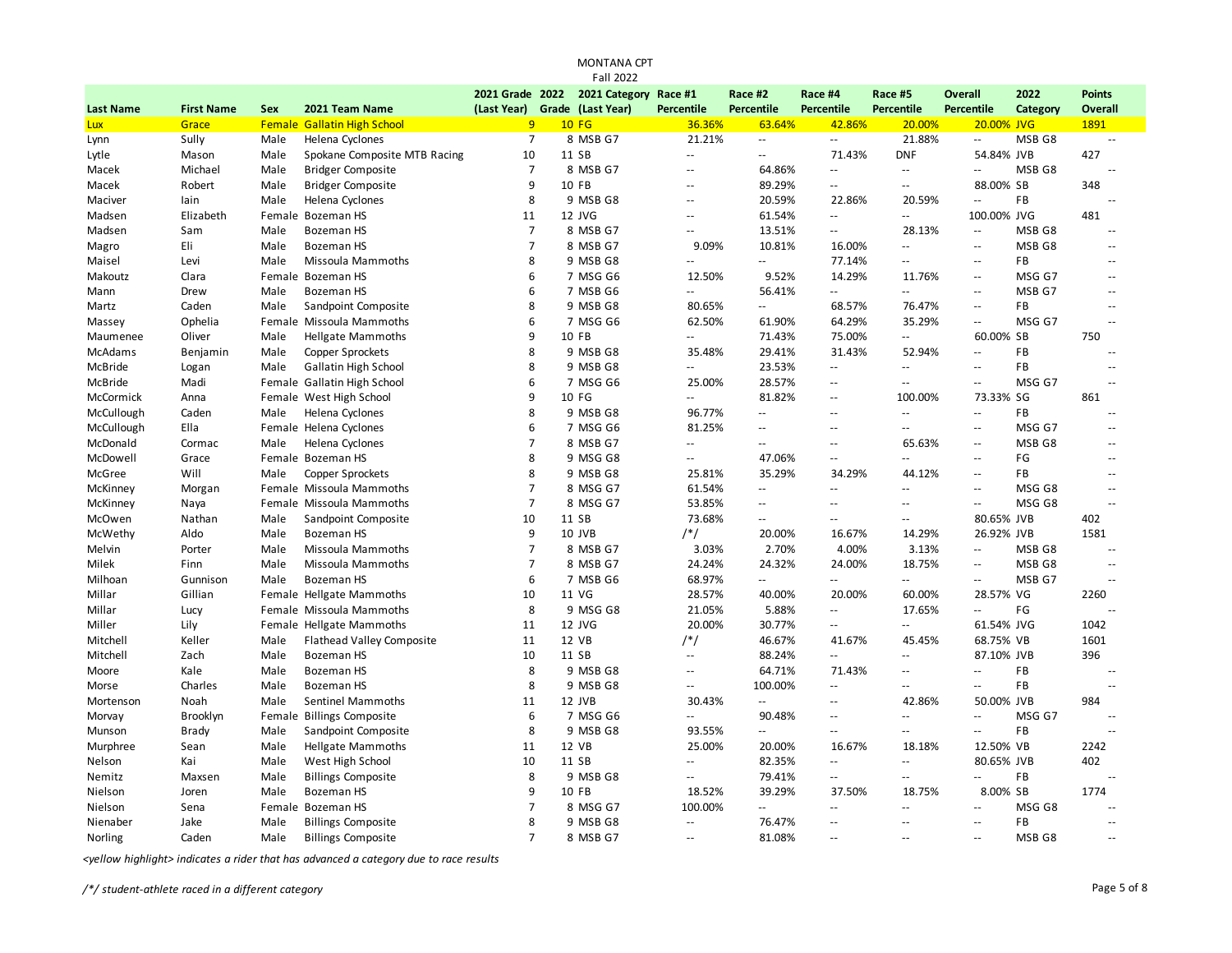|                  |                   |        |                                  |                | <b>Fall 2022</b>              |                          |                                               |                             |                           |                                               |                   |                          |
|------------------|-------------------|--------|----------------------------------|----------------|-------------------------------|--------------------------|-----------------------------------------------|-----------------------------|---------------------------|-----------------------------------------------|-------------------|--------------------------|
|                  |                   |        |                                  |                | 2021 Grade 2022 2021 Category | Race #1                  | Race #2                                       | Race #4                     | Race #5                   | <b>Overall</b>                                | 2022              | <b>Points</b>            |
| <b>Last Name</b> | <b>First Name</b> | Sex    | 2021 Team Name                   | (Last Year)    | Grade (Last Year)             | Percentile               | <b>Percentile</b>                             | Percentile                  | Percentile                | <b>Percentile</b>                             | <b>Category</b>   | <b>Overall</b>           |
| O'Callaghan      | James             | Male   | <b>Gallatin High School</b>      | 8              | 9 MSB G8                      | 19.35%                   | 8.82%                                         | 28.57%                      | 14.71%                    | $\overline{\phantom{a}}$                      | FB                |                          |
| Oclander         | Dawson            | Male   | Helena Cyclones                  | 8              | 9 MSB G8                      | 83.87%                   | 82.35%                                        | 82.86%                      | 82.35%                    | $\sim$ $\sim$                                 | FB                | $\sim$ $\sim$            |
| Old Crane        | Mikyol            | Male   | Northern Cheyenne Composite      | $\overline{7}$ | 8 MSB G7                      | <b>DNF</b>               | $\mathbb{Z}^{\mathbb{Z}}$                     | $\sim$ $\sim$               | $\mathbb{L}$ .            | $\mathord{\hspace{1pt}\text{--}\hspace{1pt}}$ | MSB <sub>G8</sub> | $\sim$ $\sim$            |
| Oliver           | Stina-Brita       | Female | Bozeman HS                       | 8              | 9 MSG G8                      | Ξ.                       | 100.00%                                       | $\sim$ $\sim$               | 100.00%                   | $\sim$ $\sim$                                 | FG                | ۵.                       |
| Omine            | Harrison          | Male   | Spokane Composite MTB Racing     | 11             | 12 JVB                        | 56.52%                   | 53.33%                                        | 50.00%                      | 50.00%                    | 19.23% JVB                                    |                   | 1913                     |
| Omine            | Hudson            | Male   | Spokane Composite MTB Racing     | 8              | 9 MSB G8                      | 6.45%                    | 2.94%                                         | 2.86%                       | 2.94%                     | $\mathbb{L} \mathbb{L}$                       | FB                |                          |
| Osborne          | Marybelle         |        | Female Helena Cyclones           | 9              | 10 FG                         | 45.45%                   | 54.55%                                        | 71.43%                      | 60.00%                    | 26.67% SG                                     |                   | 1840                     |
| Osborne          | Sparks            |        | Female Helena Cyclones           | 7              | 8 MSG G7                      | 15.38%                   | 22.22%                                        | 40.00%                      | 18.18%                    | $\mathcal{L}^{\mathcal{L}}$                   | MSG G8            | $\overline{a}$           |
| Paczkowski       | Drew              | Male   | <b>Billings Composite</b>        | $\overline{7}$ | 8 MSB G7                      | н.                       | 89.19%                                        | $\sim$ $\sim$               | $\mathbb{Z}^{\mathbb{Z}}$ | $\sim$ $\sim$                                 | MSB <sub>G8</sub> | $\overline{a}$           |
| Parker           | Rowan             | Male   | Three Forks Composite            | 8              | 9 MSB G8                      | 64.52%                   | 50.00%                                        | 60.00%                      | 64.71%                    | $\overline{\phantom{a}}$                      | FB                | $\sim$ $\sim$            |
| Parks            | Dawson            | Male   | Helena Cyclones                  | $\overline{7}$ | 8 MSB G7                      | 42.42%                   | 32.43%                                        | 40.00%                      | 43.75%                    | $\sim$ $\sim$                                 | MSB G8            | $\overline{\phantom{a}}$ |
| Parson           | Ellis             | Male   | Missoula Mammoths                | $\overline{7}$ | 8 MSB G7                      | 39.39%                   | 48.65%                                        | 72.00%                      | 56.25%                    | $\mathcal{L}^{\mathcal{L}}$                   | MSB G8            | $\sim$ $\sim$            |
| Parson           | Lucie             |        | Female Hellgate Mammoths         | 10             | 11 SG                         | 100.00%                  | 100.00%                                       | 100.00%                     | 100.00%                   | 100.00% JVG                                   |                   | 1960                     |
| Payne            | Gavin             | Male   | Helena Cyclones                  | 8              | 9 MSB G8                      | <b>DNF</b>               | $\mathbb{Z}^{\mathbb{Z}}$                     | $\mathcal{L}_{\mathcal{A}}$ | $\mathbf{u}$              | $\sim$ $\sim$                                 | FB                | $\overline{a}$           |
| Pellerin         | Remy              | Male   | Gallatin High School             | 8              | 9 MSB G8                      | Ξ.                       | $\sim$ $\sim$                                 | $\sim$ $\sim$               | $\mathbb{Z}^{\mathbb{Z}}$ | $\sim$ $\sim$                                 | FB                | $\sim$ $\sim$            |
| Pence            | Wade              | Male   | Bozeman HS                       | $\overline{7}$ | 8 MSB G7                      | 6.06%                    | 5.41%                                         | 8.00%                       | 25.00%                    | $\mathcal{L}^{\mathcal{L}}$                   | MSB <sub>G8</sub> | $\sim$ $\sim$            |
| Pentas           | Jack              | Male   | <b>Billings Composite</b>        | 8              | 9 MSB G8                      | Ξ.                       | 91.18%                                        | $\sim$ $\sim$               | 61.76%                    | $\sim$ $\sim$                                 | FB                | $\overline{a}$           |
| Petersen         | Aja               |        | Female Bozeman HS                | 9              | 10 FG                         | Ц.                       | 72.73%                                        | $\sim$ $\sim$               | 90.00%                    | 66.67% SG                                     |                   | 875                      |
| Petersen         | India             |        | Female Bozeman HS                | 6              | 7 MSG G6                      | Ξ.                       | 80.95%                                        | $\overline{\phantom{a}}$    | 58.82%                    | $\overline{\phantom{a}}$                      | MSG G7            | $\overline{a}$           |
| Phillips         | Bridger           | Male   | Missoula Mammoths                | $\overline{7}$ | 8 MSB G7                      | 30.30%                   | 40.54%                                        | 48.00%                      | 46.88%                    | $\overline{\phantom{a}}$                      | MSB <sub>G8</sub> | $\overline{a}$           |
| Potter           | Evan              | Male   | <b>Billings Composite</b>        | 6              | 7 MSB G6                      | $\overline{\phantom{a}}$ | 97.44%                                        | $\sim$                      | $-$                       | $\sim$ $\sim$                                 | MSB G7            | $\sim$ $\sim$            |
| Pugh             | Kat               | Female | <b>Gallatin High School</b>      | $\overline{7}$ | 8 MSG G7                      | 38.46%                   | 55.56%                                        | 60.00%                      | 54.55%                    | $\sim$ $\sim$                                 | MSG G8            | $\overline{a}$           |
| Queen            | Abe               | Male   | <b>Billings Composite</b>        | $\overline{7}$ | 8 MSB G7                      | 72.73%                   | 70.27%                                        | $\sim$ $\sim$               | $\overline{a}$            | $\sim$ $\sim$                                 | MSB G8            | $\sim$ $\sim$            |
| Radlowski        | Grant             | Male   | Missoula Mammoths                | 6              | 7 MSB G6                      | 34.48%                   | $\mathbb{Z}^{\mathbb{Z}}$                     | 43.33%                      | 37.14%                    | $\sim$ $\sim$                                 | MSB G7            | $\sim$ $\sim$            |
| Radlowski        | Henry             | Male   | Missoula Mammoths                | 8              | 9 MSB G8                      | 61.29%                   | $\overline{\phantom{a}}$                      | $\overline{\phantom{a}}$    | 67.65%                    | $\overline{\phantom{a}}$                      | FB                | $\overline{a}$           |
| Rain             | Aidan             | Male   | West High School                 | 9              | 10 FB                         | 59.26%                   | 60.71%                                        | <b>DNF</b>                  | 37.50%                    | 22.00% SB                                     |                   | 1189                     |
| Ranieri          | Rio               | Male   | <b>Bozeman HS</b>                | 8              | 9 MSB G8                      | 16.13%                   | 5.88%                                         | 11.43%                      | 17.65%                    | $\overline{\phantom{a}}$                      | FB                |                          |
| Renouard         | Patrick           | Male   | <b>Copper Sprockets</b>          | 9              | 10 FB                         | <b>DNF</b>               | 21.43%                                        | 33.33%                      | Ξ.                        | 38.00% SB                                     |                   | 897                      |
| Retz             | Parker            | Male   | <b>Flathead Valley Composite</b> | $\overline{7}$ | 8 MSB G7                      | 63.64%                   | 43.24%                                        | $\overline{\phantom{a}}$    | 59.38%                    | $\mathbb{L} \mathbb{L}$                       | MSB G8            | $\sim$ $\sim$            |
| Rewinkle         | Cody              | Male   | Spokane Composite MTB Racing     | 11             | 12 JVB                        | 34.78%                   | 33.33%                                        | $\sim$ $\sim$               | <b>DNF</b>                | 46.15% JVB                                    |                   | 985                      |
| rexin            | <b>Brock</b>      | Male   | <b>Bitterroot Buckaneers</b>     | 9              | 10 FB                         | 55.56%                   | 82.14%                                        | 91.67%                      | 68.75%                    | 10.00% SB                                     |                   | 1472                     |
| Richardson       | Rhea              |        | Female Gallatin High School      | 9              | 10 FG                         | 81.82%                   | 27.27%                                        | 85.71%                      | 50.00%                    | 33.33% SG                                     |                   | 1835                     |
| Rodman           | Delia             |        | Female Bozeman HS                | 7              | 8 MSG G7                      | 23.08%                   | 33.33%                                        | Ξ.                          | 27.27%                    | $\mathbb{L}^{\mathbb{L}}$                     | MSG G8            | $\overline{a}$           |
| Rolland          | Graham            | Male   | Bozeman HS                       | 8              | 9 MSB G8                      | 41.94%                   | $\mathord{\hspace{1pt}\text{--}\hspace{1pt}}$ | 40.00%                      | 35.29%                    | $\sim$ $\sim$                                 | FB                | $\sim$ $\sim$            |
| Roscoe           | Ruby              |        | Female Missoula Mammoths         | 6              | 7 MSG G6                      | Ξ.                       | $\sim$                                        | $\sim$ $\sim$               | 70.59%                    | $\sim$ $\sim$                                 | MSG G7            | $\overline{a}$           |
| Rosen            | Max               | Male   | <b>Hellgate Mammoths</b>         | 10             | 11 SB                         | 15.79%                   | 17.65%                                        | 14.29%                      | 12.50%                    | 6.45% JVB                                     |                   | 1942                     |
| Runyon           | Aidan             | Male   | Gallatin High School             | 9              | 10 FB                         | $-$                      | $\sim$                                        | 87.50%                      | 65.63%                    | 84.00% SB                                     |                   | 365                      |
| Saitta           | Wade              | Male   | Gallatin High School             | 6              | 7 MSB G6                      | $\sim$ $\sim$            | $\sim$ $\sim$                                 | $\sim$                      | 51.43%                    | $\overline{\phantom{a}}$                      | MSB G7            | $\sim$                   |
| Saunders         | Patrick           | Male   | <b>Billings Composite</b>        | 6              | 7 MSB G6                      | $-$                      | 64.10%                                        | $\sim$                      | $\sim$                    | $\sim$                                        | MSB G7            | $\sim$ $\sim$            |
| Savoia           | Silas             | Male   | Missoula Mammoths                | 10             | 11 SB                         | 52.63%                   | $\overline{\phantom{a}}$                      | 78.57%                      | 62.50%                    | 35.48% JVB                                    |                   | 1274                     |
| Schaeffer        | Kiersten          |        | Female Bozeman HS                | 11             | 12 JVG                        | 70.00%                   | 76.92%                                        | 80.00%                      | $\mathbb{L}$ .            | 53.85% JVG                                    |                   | 1467                     |
| Schaeffer        | Meghan            |        | Female Bozeman HS                | 11             | 12 JVG                        | 60.00%                   | 69.23%                                        | $\overline{\phantom{a}}$    | $\overline{\phantom{a}}$  | 69.23% JVG                                    |                   | 970                      |
| Schmidt          | Lily              |        | Female Bozeman HS                | $\overline{7}$ | 8 MSG G7                      | щ,                       | 100.00%                                       | $\sim$ $\sim$               | $\overline{a}$            | $\sim$ $\sim$                                 | MSG G8            | $\sim$ $\sim$            |
| Schoenfeld       | Rori              |        | Female Helena Cyclones           | 8              | 9 MSG G8                      | 47.37%                   | 52.94%                                        | $\sim$ $\sim$               | $-$                       | $\mathord{\hspace{1pt}\text{--}\hspace{1pt}}$ | FG                | $\sim$ $\sim$            |
| Schram           | Peter             | Male   | <b>Flathead Valley Composite</b> | 6              | 7 MSB G6                      | 75.86%                   | $\overline{\phantom{a}}$                      | $\sim$                      | $\sim$                    | $\sim$ $\sim$                                 | MSB G7            | $\overline{a}$           |
| Schram           | Scott             | Male   | <b>Flathead Valley Composite</b> | 8              | 9 MSB G8                      | 48.39%                   | $\overline{\phantom{a}}$                      | 42.86%                      | $\overline{a}$            | $\sim$ $\sim$                                 | FB                | ۵.                       |
| Scott            | Wesley            | Male   | Cody Speedgoats                  | 9              | 10 FB                         | $\mathbb{L}$             | 14.29%                                        | $\sim$ $\sim$               | $\overline{a}$            | 66.00% SB                                     |                   | 472                      |
| Seipel           | Julia             |        | Female Bozeman HS                | 6              | 7 MSG G6                      | $\sim$ $\sim$            | 57.14%                                        | $\sim$ $\sim$               | $\overline{a}$            | $\sim$ $\sim$                                 | MSG G7            |                          |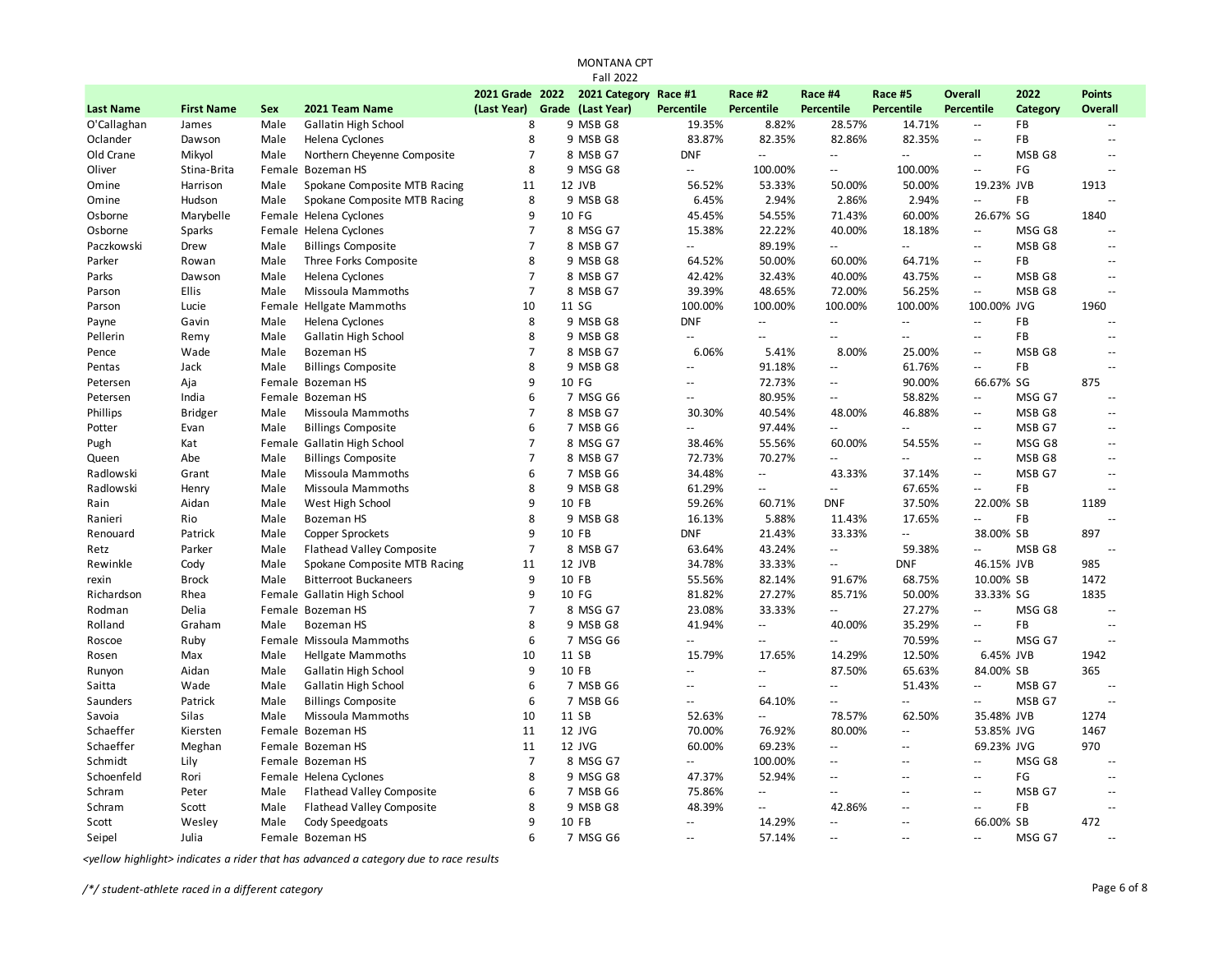|                  |                   |             |                                    |                 | <b>Fall 2022</b>      |                                               |                          |                           |                            |                                               |                   |                          |  |
|------------------|-------------------|-------------|------------------------------------|-----------------|-----------------------|-----------------------------------------------|--------------------------|---------------------------|----------------------------|-----------------------------------------------|-------------------|--------------------------|--|
|                  |                   |             |                                    | 2021 Grade 2022 | 2021 Category Race #1 |                                               | Race #2                  | Race #4                   | Race #5                    | Overall                                       | 2022              | <b>Points</b>            |  |
| <b>Last Name</b> | <b>First Name</b> | Sex         | 2021 Team Name                     | (Last Year)     | Grade (Last Year)     | Percentile                                    | Percentile               | <b>Percentile</b>         | Percentile                 | <b>Percentile</b>                             | Category          | <b>Overall</b>           |  |
| Serocki          | Lucas             | Male        | <b>Bozeman HS</b>                  | 7               | 8 MSB G7              | 81.82%                                        | 97.30%                   | 96.00%                    | 90.63%                     | $\mathbb{L}$ .                                | MSB <sub>G8</sub> | $\sim$                   |  |
| Serocki          | Zachary           | Male        | <b>Bozeman HS</b>                  | 11              | 12 JVB                | 86.96%                                        | 100.00%                  | 100.00%                   | 85.71%                     | 23.08% JVB                                    |                   | 1754                     |  |
| Shaw             | Payson            | Male        | Spokane Composite MTB Racing       | $\overline{7}$  | 8 MSB G7              | 15.15%                                        | $\overline{\phantom{a}}$ | $\mathbf{u}$              | $\mathbb{Z}^{\mathbb{Z}}$  | $\sim$ $\sim$                                 | MSB <sub>G8</sub> |                          |  |
| Shefloe          | Miles             | Male        | Missoula Mammoths                  | 8               | 9 MSB G8              | 3.23%                                         | --                       | 5.71%                     | 8.82%                      | $\overline{\phantom{a}}$                      | FB                |                          |  |
| Silk             | Will              | Male        | Copper Sprockets                   | 10              | 11 VB                 | 58.33%                                        | 33.33%                   | 25.00%                    | $\sim$ $\sim$              | 56.25%                                        | VB                | 1618                     |  |
| Smith            | Tucker            | Male        | Bozeman HS                         | 7               | 8 MSB G7              | $\sim$                                        | $\sim$                   | 76.00%                    | $\sim$ $\sim$              | $\mathord{\hspace{1pt}\text{--}\hspace{1pt}}$ | MSB G8            | $\sim$                   |  |
| Snider           | Hazel             |             | Female Helena Cyclones             | 6               | 7 MSG G6              | 37.50%                                        | $-$                      | 50.00%                    | $\sim$ $\sim$              | $\sim$ $\sim$                                 | MSG G7            |                          |  |
| Snyder           | Jacob             | Male        | Gallatin High School               | 9               | 10 FB                 | $\sim$                                        | $=$                      | $\mathbf{u}$              | 78.13%                     | 90.00% SB                                     |                   | 348                      |  |
| Sorich           | Aiden             | Male        | <b>Copper Sprockets</b>            | 10              | 11 VB                 | 16.67%                                        | 13.33%                   | 8.33%                     | 9.09%                      | 6.25% VB                                      |                   | 2280                     |  |
| Southall         | Jasper            | Male        | Missoula Mammoths                  | 8               | 9 MSB G8              | $\sim$ $\sim$                                 | 58.82%                   | 74.29%                    | 88.24%                     | Ξ.                                            | FB                |                          |  |
| Speare           | Elliott           | Male        | Missoula Mammoths                  | 6               | 7 MSB G6              | $\sim$                                        | --                       | $\overline{\phantom{a}}$  | 85.71%                     | $\overline{\phantom{a}}$                      | MSB G7            |                          |  |
| Speare           | Olin              | Male        | <b>Hellgate Mammoths</b>           | 9               | 10 FB                 | $\sim$                                        | $-$                      | 41.67%                    | 21.88%                     | 40.00% SB                                     |                   | 875                      |  |
| Spoon            | Danny             | Male        | Missoula Mammoths                  | 6               | 7 MSB G6              | 3.45%                                         | 2.56%                    | 3.33%                     | 2.86%                      | $\overline{\phantom{a}}$                      | MSB G7            | ц.                       |  |
| Spoon            | <b>Myla</b>       |             | <b>Female Missoula Mammoths</b>    | 8               | 9 JVG                 | $/*/$                                         | 7.69%                    | 20.00%                    | 16.67%                     | 30.77% VG                                     |                   | 1620                     |  |
| Sprecher         | Graham            | Male        | Bozeman HS                         | 6               | 7 MSB G6              | $\sim$ $\sim$                                 | 58.97%                   | $\mathbb{L}^{\mathbb{L}}$ | $\sim$ $\sim$              | $\mathcal{L}_{\mathcal{A}}$                   | MSB G7            | $\sim$ $\sim$            |  |
| Staneart         | Tobin             | Male        | Spokane Composite MTB Racing       | 9               | 10 FB                 | $\sim$                                        | ш.                       | 50.00%                    | 59.38%                     | 56.00% SB                                     |                   | 789                      |  |
| Stanionis        | Luke              | Male        | Gallatin High School               | $\overline{7}$  | 8 MSB G7              | 36.36%                                        | 27.03%                   | 36.00%                    | 31.25%                     | $\sim$ $\sim$                                 | MSB G8            |                          |  |
| Stanley          | Emily             |             | Female Bozeman HS                  | 6               | 7 MSG G6              |                                               | 66.67%                   | $\mathbb{L}^2$            | $\mathbb{L}$ .             | $\sim$ $\sim$                                 | MSG G7            |                          |  |
| Stark            | Sophie            |             | Female Gallatin High School        | 8               | 9 MSG G8              | 89.47%                                        | $\overline{\phantom{a}}$ | $-$                       | $\overline{a}$             | $\overline{\phantom{a}}$                      | FG                |                          |  |
| Stevens          | Benjamin          | Male        | <b>Flathead Valley Composite</b>   | 11              | 12 JVB                | $\sim$ $\sim$                                 |                          | 75.00%                    | 64.29%                     | 57.69% JVB                                    |                   | 948                      |  |
|                  | Claire            |             | Female Gallatin High School        | 11              | 12 VG                 | DNF                                           | $-$                      | $\overline{\phantom{a}}$  | $\mathbf{u}$               | 100.00% VG                                    |                   | 0                        |  |
| Stevens          |                   | Male        |                                    | 6               | 7 MSB G6              | $\sim$                                        | $\overline{a}$           |                           | $\sim$                     | $\sim$ $\sim$                                 | MSB G7            |                          |  |
| Stevens          | Logan             |             | <b>Flathead Valley Composite</b>   | 8               |                       |                                               |                          | 93.33%                    |                            |                                               |                   |                          |  |
| Stevens          | Maggie            |             | Female Gallatin High School        |                 | 9 MSG G8              | 68.42%                                        | 64.71%                   | 60.00%                    | 64.71%                     | $\sim$                                        | FG                | $\overline{a}$           |  |
| Stevens          | Max               | Male        | <b>Flathead Valley Composite</b>   | 6               | 7 MSB G6              | $\sim$                                        | $\overline{\phantom{a}}$ | 80.00%                    | 45.71%                     | $\mathcal{L}_{\mathcal{A}}$                   | MSB G7            | $\sim$                   |  |
| <b>Stevens</b>   | Parker            |             | <b>Female Gallatin High School</b> | 9               | <b>10 FG</b>          | 63.64%                                        | 18.18%                   | 28.57%                    | 40.00%                     | 13.33% JVG                                    |                   | 1900                     |  |
| Stevens          | Zach              | Male        | Flathead Valley Composite          | 9               | 10 FB                 | $\sim$ $\sim$                                 | --                       | 95.83%                    | $\mathcal{L}(\mathcal{L})$ | 86.00% SB                                     |                   | 356                      |  |
| Stewart          | Peter             | Male        | <b>Bridger Composite</b>           | 6               | 7 MSB G6              | $\mathord{\hspace{1pt}\text{--}\hspace{1pt}}$ | 66.67%                   | $\overline{\phantom{a}}$  | 57.14%                     | $\overline{\phantom{a}}$                      | MSB G7            | $\sim$ $\sim$            |  |
| Stillwagon       | Milee             |             | Female Copper Sprockets            | 6               | 7 MSG G6              | 31.25%                                        | 19.05%                   | 21.43%                    | 17.65%                     | $\overline{\phantom{a}}$                      | MSG G7            |                          |  |
| Story            | Sam               | Male        | Bozeman HS                         | $\overline{7}$  | 8 MSB G7              | $\sim$                                        | --                       | Щ.                        | 93.75%                     | $\overline{\phantom{a}}$                      | MSB G8            | $\overline{\phantom{a}}$ |  |
| Streufert        | Thor              | Male        | Bozeman HS                         | 6               | 7 MSB G6              | $\sim$                                        | 23.08%                   | $\sim$                    | $\mathbb{Z}^{\mathbb{Z}}$  | $\sim$ $\sim$                                 | MSB G7            | $\overline{a}$           |  |
| Sudweeks         | Ben               | Male        | Spokane Composite MTB Racing       | 9               | 10 FB                 | $\sim$                                        | $\sim$                   | 45.83%                    | 34.38%                     | 44.00% SB                                     |                   | 840                      |  |
| Sudweeks         | Sam               | Male        | Spokane Composite MTB Racing       | $\overline{7}$  | 8 MSB G7              | $\sim$                                        | --                       | 60.00%                    | 40.63%                     | $\sim$ $\sim$                                 | MSB G8            | $\sim$                   |  |
| Summerhill       | Peyton            |             | Female Bozeman HS                  | 11              | 12 JVG                | $\sim$                                        | 46.15%                   | $\overline{a}$            | $\sim$                     | 84.62% JVG                                    |                   | 496                      |  |
| Summerhill       | Pierce            | Male        | <b>Bozeman HS</b>                  | 6               | 7 MSB G6              | $\sim$ $\sim$                                 | 38.46%                   | $\overline{a}$            | $\overline{a}$             | $\sim$ $\sim$                                 | MSB G7            |                          |  |
| Sundstrom        | Erik              | Male        | <b>Billings Composite</b>          | $\overline{7}$  | 8 MSB G7              | 54.55%                                        | 67.57%                   | $-$                       |                            | $\sim$ $\sim$                                 | MSB G8            |                          |  |
| Svingen          | Ander             | Male        | Helena Cyclones                    | 6               | 7 MSB G6              | 13.79%                                        | 7.69%                    | 6.67%                     | 11.43%                     | $\overline{\phantom{a}}$                      | MSB G7            |                          |  |
| Swain            | Sam               | Male        | <b>Hellgate Mammoths</b>           | 10              | 11 SB                 | $\sim$                                        | --                       | $-$                       | 87.50%                     | 80.65% JVB                                    |                   | 402                      |  |
| Szudera          | Graham            | Male        | West High School                   | 9               | 10 FB                 | $\sim$                                        | 96.43%                   | $-$                       | $\overline{a}$             | 92.00% SB                                     |                   | 340                      |  |
| Tabor            | Sam               | Male        | Bozeman HS                         | 9               | 10 FB                 | 37.04%                                        | 35.71%                   | $\sim$                    | $- -$                      | 42.00% SB                                     |                   | 854                      |  |
| Tanguay          | Elliana           |             | Female Bozeman HS                  | 7               | 8 MSG G7              | $\sim$ $\sim$                                 | 66.67%                   | $\mathbb{L}$ .            | 45.45%                     | $\sim$ $\sim$                                 | MSG G8            | $\sim$                   |  |
| Thompson         | Tanner            | Male        | Sandpoint Composite                | 6               | 7 MSB G6              | 96.55%                                        | 4                        | $\sim$                    | $- -$                      | $\sim$ $\sim$                                 | MSB G7            |                          |  |
| Thompson         | Zachary           | Male        | <b>Billings Composite</b>          | $\overline{7}$  | 8 MSB G7              | $\sim$ $\sim$                                 | 91.89%                   | $\mathbb{L}$ .            | $\mathbb{Z}^{\mathbb{Z}}$  | $\sim$ $\sim$                                 | MSB G8            |                          |  |
| Thornblade       | Elliot            | Male        | <b>Hellgate Mammoths</b>           | 11              | 12 VB                 | 50.00%                                        | 40.00%                   | 58.33%                    | 36.36%                     | 18.75% VB                                     |                   | 2132                     |  |
| Thornblade       | lan               | <b>Male</b> | <b>Hellgate Mammoths</b>           | 9               | $10$ FB               | 3.70%                                         | 3.57%                    | 4.17%                     | 3.13%                      | 2.00% JVB                                     |                   | 2000                     |  |
| Thunstrom        | Jack              | Male        | Helena Cyclones                    | 6               | 7 MSB G6              | $\sim$ $\sim$                                 | 35.90%                   | $\mathbf{u}$              | 22.86%                     | $\mathord{\hspace{1pt}\text{--}\hspace{1pt}}$ | MSB G7            | $\overline{a}$           |  |
| Tippett          | Caden             | Female      | Copper Sprockets                   | 8               | 9 MSG G8              | 36.84%                                        | 41.18%                   | 50.00%                    | 47.06%                     | $\overline{\phantom{a}}$                      | FG                |                          |  |
| Tondre           | Jonah             | Male        | Gallatin High School               | 9               | 10 FB                 | $\sim$                                        | 50.00%                   | $\sim$                    | 84.38%                     | 62.00% SB                                     |                   | 742                      |  |
| Tourville        | Tiptin            | Male        | <b>Flathead Valley Composite</b>   | 8               | 9 MSB G8              | 74.19%                                        | $\sim$                   | 57.14%                    | 58.82%                     | $\sim$ $\sim$                                 | FB                |                          |  |